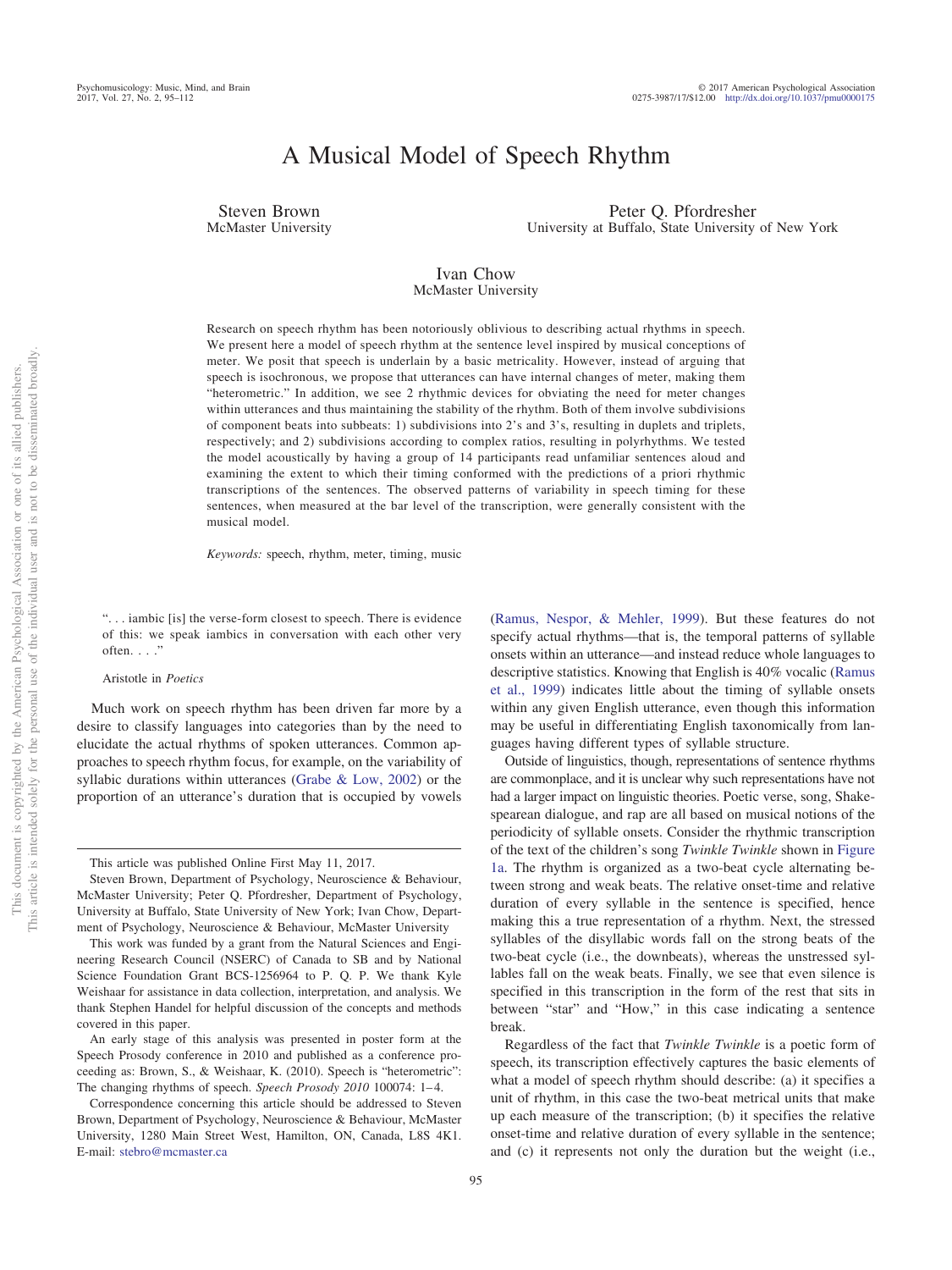96 BROWN, PFORDRESHER, AND CHOW



<span id="page-1-0"></span>*Figure 1.* Musical transcription and metrical grid for the sentence tagged "Twinkle". (a) The original version of the text. (b) A version in which two monosyllabic words are converted into trochees (underlined), accompanied by a reduction of the individual quarter notes into duplets of eighth notes. (c) A version in which the dactyl "contemplates" (underlined) replaces the trochee "wonders", accompanied by a reduction of the first quarter note into a duplet of eighth notes.

stress) of each syllable in the sentence, such that prominent syllables fall on strong beats. Each of these three elements has been analyzed in isolation in various models of speech rhythm, but they have rarely been synthesized into a unified model. These three elements have been analyzed, respectively, in isochrony models, rhythm metrics, and metrical phonology. We briefly review these three traditions in phonology before mentioning the only integrated account that we know of, namely Joshua [Steele's 1775,](#page-16-2) treatise *An Essay Toward Establishing the Melody and Measure of Speech to be Expressed and Perpetuated by Peculiar Symbols.* In our study, we report a test of a critical prediction of a musical model of speech, namely, that the production of time intervals between stressed syllables (here called "prominence groups") is based on a music-like representation of metrical structure. In particular, the "meter" of speech can serve to stabilize the timing of prominence groups when the timing of individual syllables varies. At the same time, speech (like music) can feature changes in meter that lead to commensurate changes in the timing of prominence groups.

#### **Isochrony Models**

The first issue for speech rhythm relates to specifying a unit of rhythm. [Lloyd James \(1940,](#page-16-3) quoted in [Pike, 1945\)](#page-16-4) contrasted languages having a rhythm similar to a machine gun with those having a rhythm similar to Morse code. [Pike \(1945\)](#page-16-4) classified such languages as syllable-timed and stress-timed, respectively, a categorization that is often referred to as the "rhythm class hypothesis" [\(Abercrombie, 1967;](#page-15-0) [Grabe & Low, 2002\)](#page-16-0). A syllable-timed language is one in which there is equal duration between syllable onsets (in the limiting case, 1/4 time in music), whereas a stresstimed language is one in which there is equal duration between stressed syllables (in the limiting case, 2/4 time in music). A third category of language, namely, mora-timed, was later proposed to account for languages such as Japanese and Tamil [\(Port, Dalby, &](#page-16-5)

[O'Dell, 1987\)](#page-16-5). Suffice it to say that tests of the rhythm class hypothesis have required that a unit of isochrony be found at some level of an utterance and that a failure to find such a unit is evidence against the existence of metrical organization in speech. In reality, many studies have failed to find such isochrony, and this has challenged the whole notion of periodicity and rhythm in speech [\(Bertran, 1999;](#page-16-6) [Dauer, 1983;](#page-16-7) [Lehiste, 1977;](#page-16-8) [Ramus et al.,](#page-16-1) [1999\)](#page-16-1), or has instead suggested that this phenomenon might be restricted to perception alone, rather than production mechanisms [\(Nolan & Jeon, 2014;](#page-16-9) [Patel, 2008\)](#page-16-10).

One problem with the rhythm class hypothesis and with the studies that seek to test it is that they require that speech rhythms be isochronous, whereas they give little consideration to *metrical structure*, in other words a regularity of beats and the possibility of subbeats nested within them. Indeed, while a syllable-timed rhythm can be thought of as a one-beat meter (i.e., 1/4 time in music), a stress-timed rhythm can take on a multiplicity of forms, just as is seen with the variety of meter types found in music. The simplest structure is a 2-beat meter, with an alternation between strong and weak beats. However, beats do not necessarily map onto syllables. The phrase "big for a duck" that has been used in speech cycling experiments [\(Cummins & Port, 1998\)](#page-16-11) can be modeled as a 2-beat cycle (i.e., BIG for a DUCK), but as one in which the two syllables of "for a" occupy one beat rather than two, due to a halving of their duration values. There are far more complex means of creating stress-timed rhythms in speech than that, and so the observation of stress timing per se— even when it can be reliably observed— does not offer a specification of the metrical structure of an utterance.

Implicit in the contrast between syllable timing and stress timing is whether a language has subbeats or not (as mentioned with regard to "big for a duck" above), an issue associated with the durational variability of syllables, as discussed in models of rhythm metrics (see below). This is related to the notion of a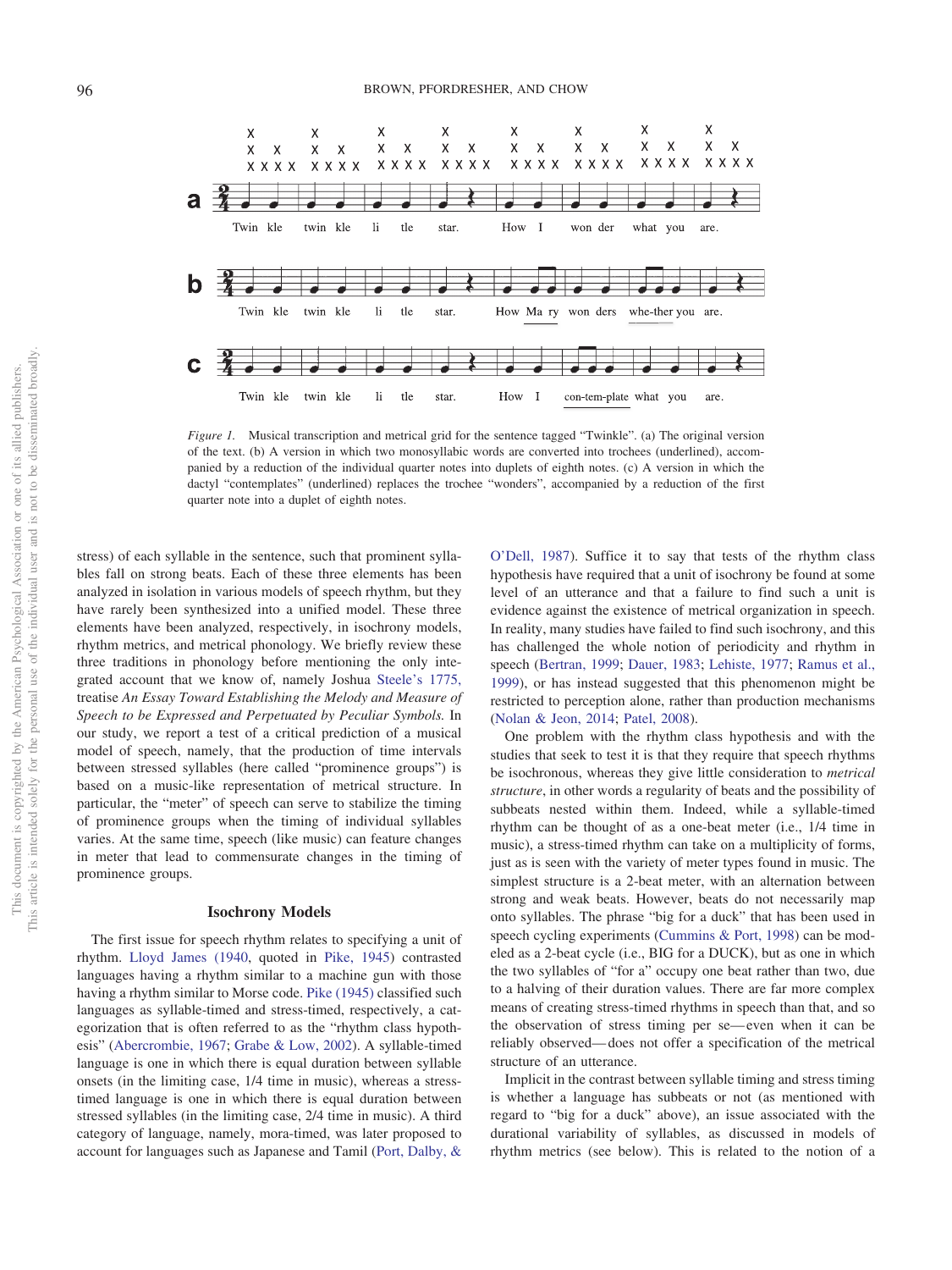metrical hierarchy in music [\(Lerdahl & Jackendoff, 1983\)](#page-16-12). Languages classified as stress-timed have a greater variability of syllabic durations than languages classified as syllable-timed [\(Grabe & Low, 2002\)](#page-16-0), due to mechanisms related to vowel reduction and consonant clustering [\(Dauer, 1983\)](#page-16-7), among others. Another way of saying this is that languages classified as stressedtimed seem to have a greater number of syllabic durations than languages classified as syllable-timed. Looking back to *Twinkle Twinkle* (see [Figure 1\)](#page-1-0), the phrase "how I wonder what you are" is a clear example of syllable timing since there is only a single duration-value for all the syllables; in other words, the phrase is isodurational. But a small change of the phrase to "how *Mary* wonders *whether* you are" [\(Figure 1b\)](#page-1-0) divides the beats for "I" and "what" into trochees whose syllables contain half the duration of the original words (just as is seen in "big for a duck"). Hence, the modified version contains two syllabic durations, compared to the original isodurational text. Languages whose rhythms readily lend themselves to creating a hierarchical arrangement of beats and subbeats in this manner are far more likely to be classified as stress-timed than languages that restrict this. Quantifying this variability of syllabic durations using the descriptive statistics of rhythm metrics (described in the next section) can be useful in classifying languages, but it tells us nothing at all about the actual rhythm of any given utterance within a language or the processes of subbeat formation that diversify the syllabic durations within utterances. In other words, rhythm metrics do not elucidate the utterance-level processes that apportion relative duration-values to the syllables within a sentence. As [O'Dell and Nieminen \(1999,](#page-16-13) p. 1075) noted: "Mathematical formulas estimated from empirical data do not explain anything by themselves, they are just a means of categorizing languages."

The tendency of speech to have not only a metrical structure but also subdivisions of beats is supported by oscillator coupling models, another development within the tradition of isochronybased research in speech rhythm [\(Cummins & Port, 1998;](#page-16-11) [O'Dell](#page-16-13) [& Nieminen, 1999;](#page-16-13) [Port, 2003;](#page-16-14) [Tilsen, 2009\)](#page-17-0). Each unit in the phonological hierarchy (e.g., mora, syllable, foot, and stress group) is considered to have its own time scale and thus its own rhythmic oscillator. [Tilsen's \(2009\)](#page-17-0) multitimescale dynamical model proposed that these multiple time scales are integrated and synchronized to form the rhythmic pattern of speech. Evidence for these models has come from work on repetitive speech entrained to a metronome [\(Cummins & Port, 1998;](#page-16-11) [Tilsen, 2009\)](#page-17-0), which examines the rhythmic patterns that show the greatest stability, using simple phrases like "big for a duck." Such studies have shown that the stressed syllables of the uttered phrases occur at predictable phases of the metronome cycle, and that such phasing conforms with a "harmonic timing effect" whereby the points of greatest stability occur as integer ratios of the metronome frequency (i.e., 1:2, 1:3). The major implication of such experiments is that "[speech] rhythm is hierarchical, and that elements low in the hierarchy will nest an integral number of times within higher elements" [\(Cummins & Port, 1998,](#page-16-11) p. 147), an idea formally similar to the notion of subbeats in music's metrical hierarchy. However, it needs to be pointed out that the use of a metronome in these studies begs the question of whether spontaneous speech in fact contains these rhythms, which is why the present study uses a self-paced paradigm to examine speech rhythm.

## **Rhythm Metrics**

An important criterion for a theory of speech rhythm is that it should specify the relative durations of all the syllables that comprise an utterance. Very little work in phonology has analyzed syllabic durations. One field that has done so is rhythm metrics, which has devoted itself to providing a quantitative test of the rhythm class hypothesis, with the same emphasis on taxonomic classification of languages. However, instead of analyzing the local rhythmic properties of utterances, rhythm metrics has focused on descriptive statistics of utterances as a whole [\(Grabe &](#page-16-0) [Low, 2002;](#page-16-0) [Ramus et al., 1999\)](#page-16-1). The principal one has been nPVI (normalized pairwise variability index), which is a measure of the pairwise durational variability of vocalic intervals, but which corrects for the mean duration of each intervocalic interval.

There has been much discussion in the literature about the merits of these rhythmic parameters for classifying languages [\(Arvaniti, 2009,](#page-16-15) [2012;](#page-16-16) [White & Mattys, 2007\)](#page-17-1). From our standpoint, the key criticism is that these durational measurements do not provide information about the relative duration of syllables in an utterance within a regular metrical framework. Although these statistics may indeed reflect the rhythmic properties of a language, they are not able to specify the actual rhythm of any given utterance within it. It is worth pointing out that a musical transcription of a sentence, such as that for *Twinkle, Twinkle* in [Figure](#page-1-0) [1](#page-1-0) or *Humpty Dumpty* (presented in [Figure 5](#page-9-0) in the Results section), is able to provide information about durational variability, along similar lines to nPVI [\(Patel & Daniele, 2003;](#page-16-17) [Patel, Iversen, &](#page-16-18) [Rosenberg, 2006\)](#page-16-18). For example, *Twinkle, Twinkle* is made up exclusively of a single duration-value (i.e., quarter notes in the transcription) and hence shows no durational variability. By contrast, *Humpty Dumpty* is made up of two duration-values (half notes and quarter notes; see [Figure 5](#page-9-0) for a transcription). The transcription therefore provides information about the variability of syllabic durations within the sentence while at the same time specifying the actual duration-value of each syllable.

## **Metrical Phonology**

Metrical phonology presents a theory of the hierarchical organization of syllable weights within words and higher-level units [\(Hayes, 1983;](#page-16-19) [Kiparsky, 1977;](#page-16-20) [Liberman & Prince, 1977\)](#page-16-21), as represented through both metrical trees and metrical grids [\(Gold](#page-16-22)[smith, 1990\)](#page-16-22). The basic unit of rhythm in this model is the "foot." The two standard disyllabic feet are the trochee (initial stress) and the iamb (final stress). Words and utterances are built up of feet, exactly as is seen in models of poetic meter [\(Caplan, 2007;](#page-16-23) [Fabb](#page-16-24) [& Halle, 2008\)](#page-16-24). Metrical phonology has offered a rich set of cross-linguistic principles for predicting how stress patterns emerge across the syllables of words and utterances [\(Hammond,](#page-16-25) [1995;](#page-16-25) [Nespor & Vogel, 1986\)](#page-16-26). However, its main weakness from our standpoint is that it says nothing about the *relative duration* of syllables at any level of metrical structure, which is a key consideration for the conception of a rhythm. The theory implicitly assumes that all timing units (basically syllables) have equal duration. However, as we alluded to above in our discussion of subbeats, this cannot be the case. Consider again the phrase "how I wonder what you are" from *Twinkle Twinkle*. These syllables would typically be spoken isochronously such that each syllable had the same duration. But now consider a change to "how I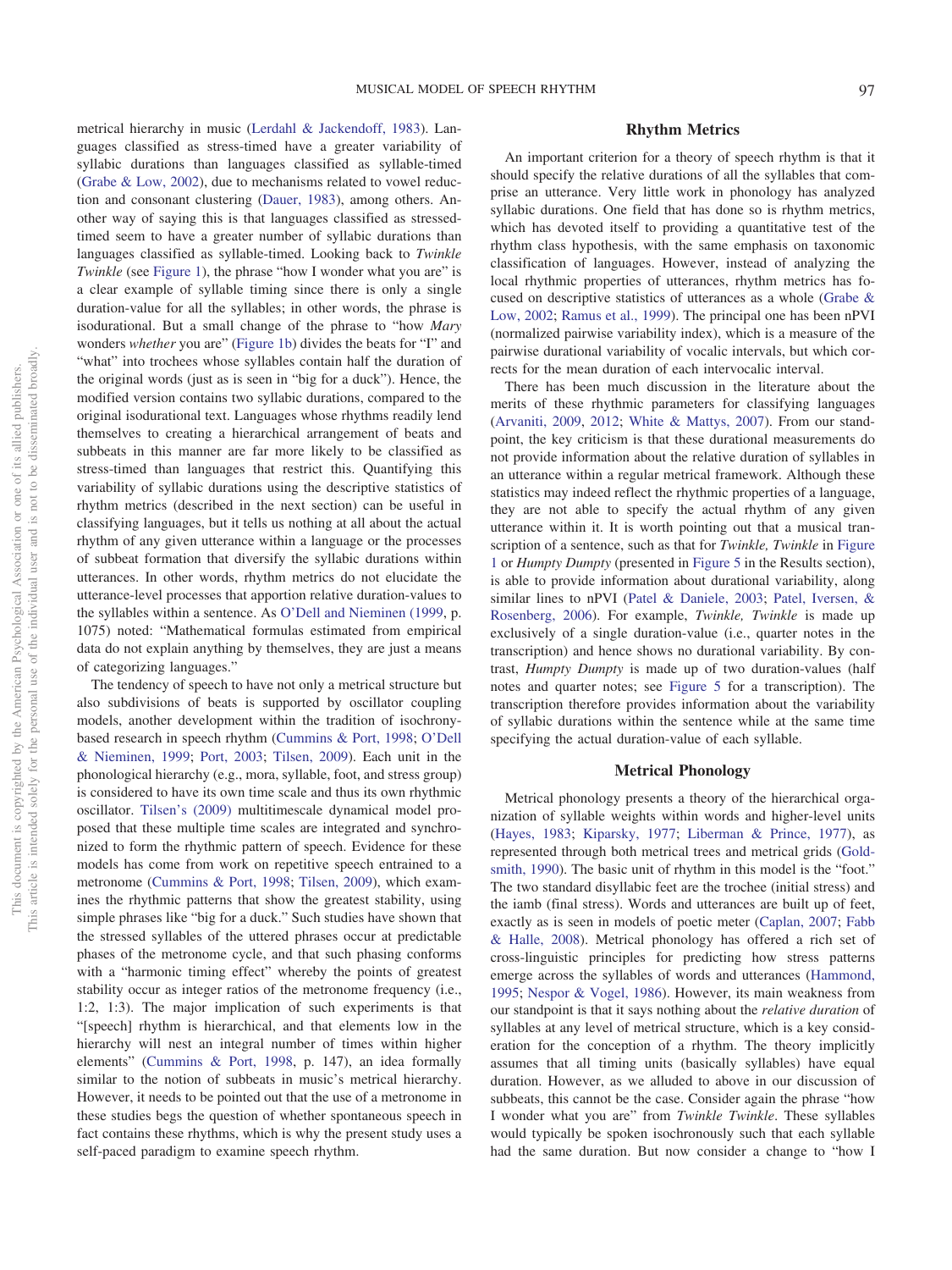*contemplate* what you are" [\(Figure 1c\)](#page-1-0). No native speaker of English would utter the three syllables of "contemplate" with three equal beats, which would sound robotic. They would instead speak the first two syllables as subbeats with roughly half the duration of the third syllable (i.e., a duplet of eighth notes in the musical notation). A theory of speech rhythm requires a model of not just the relative strength but also the relative duration of the syllables in an utterance.

The only integrated account of speech rhythm that we know of is found in the first major treatise on English intonation [\(Kassler,](#page-16-27) [2005\)](#page-16-27), preceding Pike's and Abercrombie's proposals of isochrony by nearly two centuries. It is Joshua Steele's *An Essay Toward Establishing the Melody and Measure of Speech to be Expressed and Perpetuated by Peculiar Symbols*, published in 1775 (see [Rush](#page-16-28) [\[1827/2005\]](#page-16-28) for an acknowledgment of its influence). Steele laid out a detailed musical model of both the melody and rhythm of speech, although we will only concern ourselves with the rhythmic concepts here. He recognized a basic metricality to spoken English, with a preference for 2-beat and 3-beat meters, much as is seen in contemporary oscillator-coupling models [\(Port, 2003\)](#page-16-14). In addition, he recognized that speech rhythm was based on variations in both the weight and duration of syllables, hence establishing contrasts between strong and weak beats and between long and short beats, respectively. Modern-day metrical phonology provides a detailed theory of syllable weight, but no contemporary approach to speech rhythm in linguistics provides a model of syllabic duration.

### **The Present Study**

The primary objective of the present study is to build upon the prescient but long-forgotten work of Joshua Steele and attempt to reinvigorate the discussion of speech rhythm toward a consideration of the temporal patterning of syllable onsets and durations. We present here a musical analysis of speech rhythm that examines not only the relative prominence of syllables within an utterance (typical of metrical phonology) but the relative duration of syllables as well. Our analytical method is to create an intuitive rhythmic representation of a sentence using musical transcription and to test its rhythmic predictions quantitatively against the acoustic productions of a group of native speakers unfamiliar with the sentence. Within this framework, musical notation serves as a model for speech rhythm.

There is a distinction in music between rhythm and meter [\(Dowling & Harwood, 1986\)](#page-16-29) that may be applicable to speech rhythms. Whereas *rhythm* refers to a surface pattern of onset times—which in speech may be formed by timespans between syllable onsets—*meter* refers to an abstract temporal framework that helps to structure the production and perception of a rhythm. Meter is based on an inferred pattern of alternating strong and weak accents. Critically, whereas rhythms are typically variable, meter is typically more consistent and stable. We propose that the failure to identify "rhythms" in speech may reflect the failure to apply this music-related distinction. In the present study, we focus on meter, which we consider to be the most critical development of the present model compared to previous work. We place an emphasis not on individual syllables, but on the "bar" level of metrical structure shown in the transcriptions, where we refer to these bars as "prominence groups" (PG's). Subsequent studies will

focus on the constituent rhythms (i.e., the variable syllabic level of the transcription). Our notion of a prominence group is similar to the concept of an "inter-stress interval" found in previous research on speech rhythm [\(Cummins & Port, 1998;](#page-16-11) [Dauer, 1983;](#page-16-7) [Fant,](#page-16-30) [Kruckenberg, & Nord, 1991;](#page-16-30) [Kim & Cole, 2005;](#page-16-31) [Tilsen, 2009\)](#page-17-0).

Although meter is assumed to remain stable across a musical work, occasional changes to meter do occur in music, although much less often than changes to rhythm. Meter change is thus another feature of a musical model that may be well suited to the complexity of speech timing. As such, the present study included sentences predicted to reflect a stable meter—with or without rhythmic variability—as well as sentences with a single internal change in meter, something that we refer to as *heterometric* sentences. We analyzed the timing of the PG's in order to determine whether their variability reflected the kind of stability (or lack thereof) predicted by notated transcriptions of metrical structure.

An important assumption in models of musical timing is that the duration of a measure is stable even when there is variability in the durations of notes. This is how meter functions as a kind of mental frame for the expression and perception of rhythm (cf. [Palmer &](#page-16-32) [Krumhansl, 1990\)](#page-16-32). Consider examples that were discussed previously. Most measures in *Twinkle Twinkle* [\(Figure 1a\)](#page-1-0) comprise two quarter notes, and so it would not be surprising if all measures were produced with the same timing, leading to low variability. However, based on the assumptions of musical meter, the aforementioned variation, "How I contemplate what you are" [\(Figure](#page-1-0) [1c\)](#page-1-0), would lead to variability in the rhythmic patterning of syllables (as seen in the notation), and yet the meter would remain consistent. An analysis of timing at the level of meter should be just as consistent for this sentence as for the original version of *Twinkle Twinkle.* As such, our model predicts that the stability of metrical timing should be unaffected by variability in the number of syllables (notes) that are contained in different measures, a parameter that we refer to as "syllable density."

In the present study, we analyzed a music-like metrical framework of speech rhythm against the alternative hypothesis that the timing of PG's should vary as a function of the number of syllables in each measure, in other words the syllable density. Consider, for instance, the possibility that speech rhythms are simply perceptual constructions that are not rooted in actual production [\(Patel, 2008\)](#page-16-10). If so, then the duration of syllables on average will approximate equality because their variability should just reflect noise in the motor signal or differences in speech articulation that may be only incidentally related to metrical stress. In this case, the duration of PG's would simply reflect how many syllables there are in the measure (i.e., the syllable density), and the utterance-level variability would reflect differences in syllable density across successive measures. Some previous research suggests that speech timing is influenced both by the constraining influence of the metrical foot and by the number of phonemes/syllables within a foot [\(Fant](#page-16-30) [et al., 1991;](#page-16-30) [Kim & Cole, 2005\)](#page-16-31). However, because such studies have no sentence-level analyses (i.e., feet are dissociated from their sentence context), one cannot draw conclusions about the influence of metrical feet on timing stability across a sentence as a whole, which is a principal goal of the current study's approach to speech rhythm.

Our analyses are based on two sentence-level measures. First, we analyzed variability across PG's in a sentence using the coefficient of variation (CV), which is a standardized measure of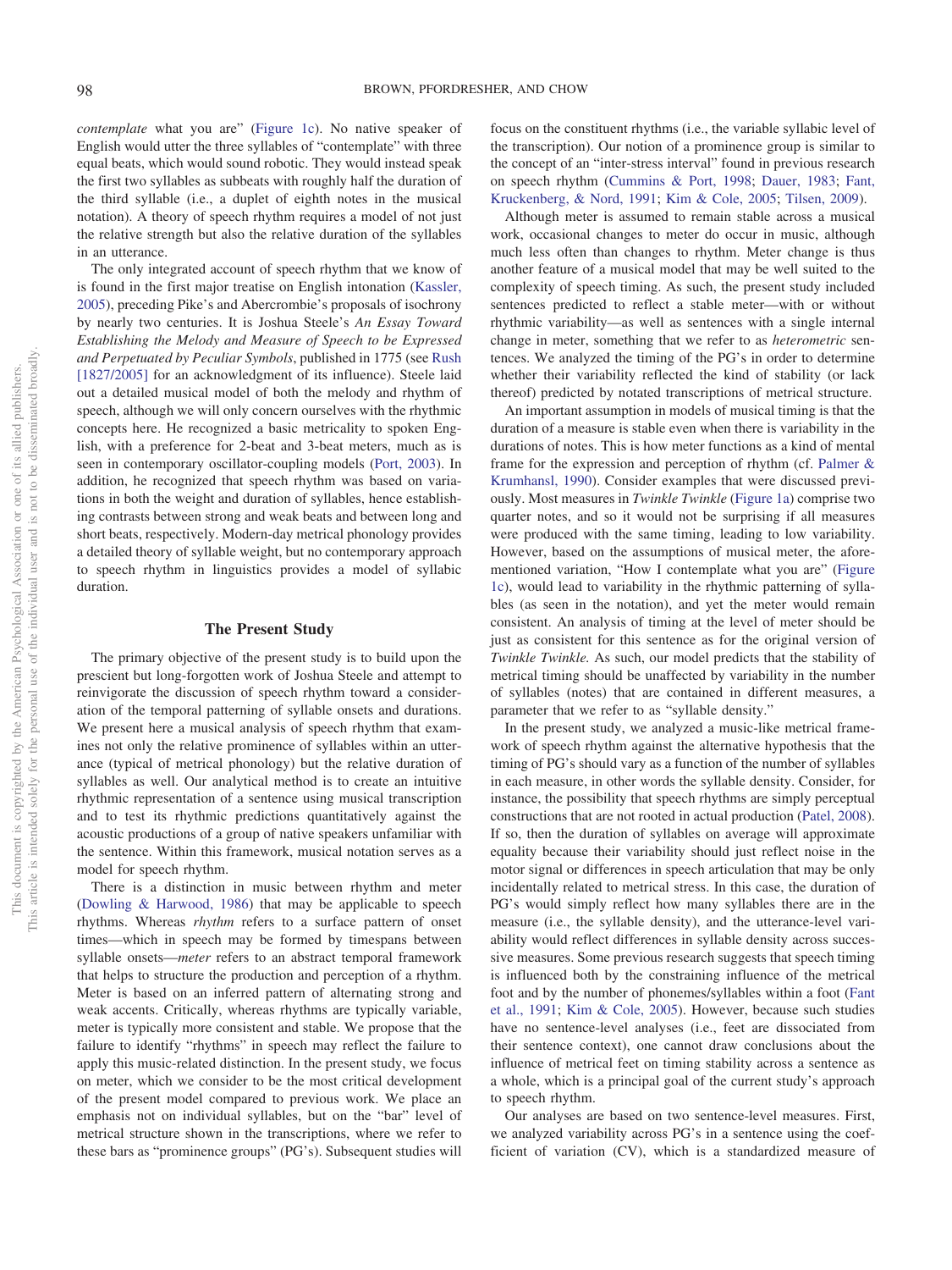variability. According to the predictions of our model, CV should be influenced by changes in the metrical frame, and be higher for heterometric than isometric sentences, but should not be influenced by the number of syllables per sentence otherwise. Next, we analyzed PG timing in a way that focused on whether the frequency-ratios formed by different meters in a heterometric sentence are borne out in production. We analyzed data both by grouping sentences based on their metrical and rhythmic structure and by examining individual sentences descriptively as well as through regression analysis.

#### **Method**

#### **Participants**

Fourteen native speakers of Canadian English (12 females,  $M =$ 21.9 years,  $SD = 1.2$  years) participated. They were recruited from an introductory psychology testing pool, and received course credit for their participation. Upon arrival to the lab, participants filled out questionnaires about their linguistic and musical backgrounds, including any second languages spoken and their level of musical training. Eleven of the 14 participants had some experience with a second language. Nine of the 14 participants had some form of musical training. All participants reported normal hearing.

# **Stimuli**

A sample of nine sentences was generated; all are shown in [Table 1.](#page-4-0) Three of them consisted of *isodurational* sentences for which the notated transcriptions yielded a single duration-value throughout the sentence. We have opted to use the word "isodurational" instead of "isochronous" in describing these sentences since all of them have stress patterns, either in 2/4 or 3/4 time. We wanted to avoid any confusion with definitions of isochrony that require that all elements have identical stress (1/4 meter), such as in the case of a metronome beat. Next, four of the sentences consisted of *isometric* sentences that had a constant meter (either 2/4 or 3/4), but that contained more than one duration-value per sentence, as well as variable numbers of syllables across the measures. Among these four sentences, two of them were isometric counterparts to *heterometric* sentences that contained meter changes within the sentence (either 2/4 to 3/4 or 3/4 to 2/4). Among the isometric/heterometric pairs, one varied focus between two different words in the sentence (TWO yellow shirts vs. two YELLOW shirts) and the other pair contrasted a compound noun (greenhouse) with the associated adjectival phrase (green house). For these four sentences, the emphasized element was written in capital letters when presented to participants (i.e., GREENhouse vs. green HOUSE). Participants were presented with the sentences in standard written format. No rhythmic cues of any kind were used. With the exception of two nursery rhymes (*Twinkle Twinkle* and *Humpty Dumpty*), all sentences were novel and were generated for the experiment, with transcriptions created by the first author.

## **Procedure**

After filling out questionnaires in a testing room, participants were presented with a sheet containing the nine stimulus sentences. They were allowed to practice speaking them aloud a few times for familiarization purposes. The experimenters did not provide cues on how to read the sentences or any of the words within them. They only provided general feedback if participants were speaking too quietly or in a creaky voice, both of which would have affected the acoustic signal we recorded. After this practice phase, the participant moved into a sound booth. Recordings were made using an Apex 181 USB condenser table-mounted microphone. Stimulus sentences were presented to participants using Presentation software (Version 0.70, Neurobehavioral Systems, Berkeley, CA). Participants' responses were recorded using Adobe Audition (Adobe Systems, San Jose, CA) at a 44.1 kHz sampling rate.

The experiment began with a warm-up phase. This consisted of the following tasks: simple conversational speech (e.g., what the participant ate for breakfast that morning); reading of the standard "Rainbow" passage; several coughs; several throat clears; and vocal sweeps up and down the vocal range to obtain the participant's highest and lowest pitches, respectively. Next, *Hickory Dickory Dock* was read aloud by the participant so as to familiarize him or her with the presentation software as well as to allow us to adjust the microphone gain for that participant. This sentence was not analyzed.

<span id="page-4-0"></span>Table 1

*Stimulus Sentences by Sentence-Timing Category*

ISODURATIONAL sentences:

- 1. *Twinkle.* Twinkle twinkle little star. How I wonder what you are. (2/4)
- 2. *Balcony.* The balcony facing the Jamison Building was painted with beautiful colors. (3/4)
- 3. *Mary.* Mary purchased purple flowers Monday morning every week. (2/4)
- ISOMETRIC sentences:
- 4. *Humpty.* Humpty dumpty sat on a wall. Humpty dumpty had a great fall. All the king's horses and all the king's men couldn't put Humpty together again. (3/4)
- 5. *Pamela.* Pamela purchased beautiful flowers Saturday morning all through the year. (2/4 with 3-against-2 polyrhythms)
- 6. *Yellow.* Miguel bought two YELLOW shirts at the men's store by the bay. (3/4)
- 7. *Greenhouse.* Nathaniel writes novels and lives in a GREENhouse built by a farmer. (3/4)
- HETEROMETRIC sentences:
- 8. *Two.* Miguel bought TWO yellow shirts at the men's store by the bay. (2/4 changing to 3/4)
- 9. *House.* Nathaniel writes novels and lives in a green HOUSE built by a farmer. (3/4 changing to 2/4)
- *Note:* The italicized words display the "tags" used as brief titles for each sentence. The sentences are organized into three sentence-timing categories: isodurational, isometric, and heterometric. After each sentence is its predicted meter, where sentences 8 and 9 are predicted to have internal meter changes. Arrows are used to indicate pairings between sentences that either vary in focus-word (sentences 6 and 8) or that create a contrast between a compound noun and the associated adjectival phrase (sentences 7 and 9).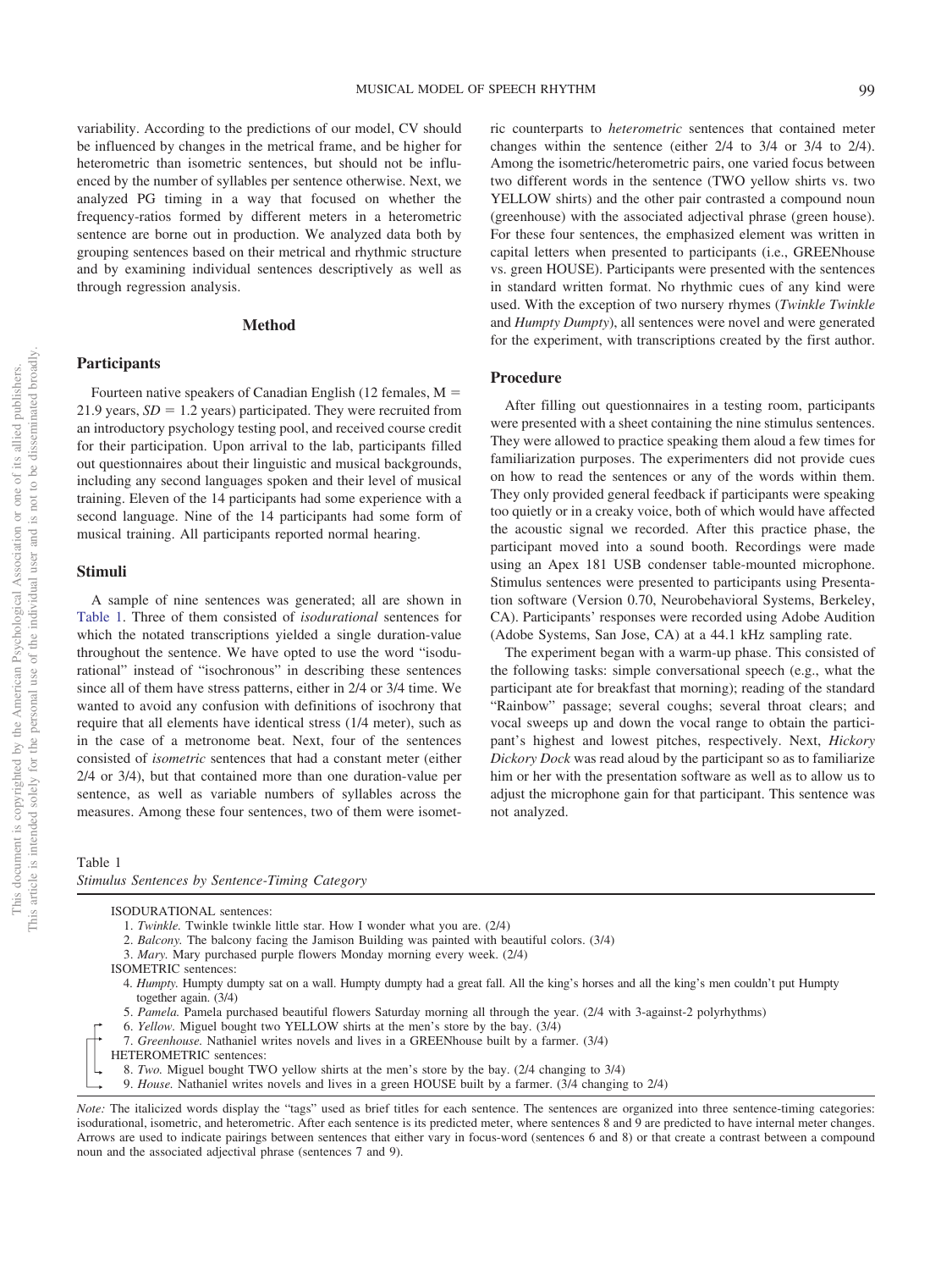Participants were then presented with the nine stimulus sentences in random sequence— one at a time— on a computer screen and were asked to read them in an emotionally neutral, conversational voice. Each sentence was displayed on the screen for 10 s during a rehearsal period so that the participant could practice saying it out loud. The participant was then given 15 s to record the utterance fluently twice without error. The second rendition was analyzed. In the event of a speech error, the participant was instructed to repeat the sentence in its entirety. The 14 participants provided nine recordings each, resulting in 126 sentencesamples for analysis. Note that there was no metronome beat or any other entrainment cue in the experiment.

## **Rhythmic Transcriptions**

Each of the nine sentences used in this study was designed to highlight a particular rhythmic principle, as shown in a musical transcription. The major objective of the study was to determine if a group of native speakers would produce renditions of these sentences that conformed with the rhythmic predictions of the a priori transcriptions. The transcriptions were generated by the first author prior to any data collection or analysis. Each sentence was designed to convey a different metrical principle, including 2/4 and 3/4 meter. In the transcriptions presented in the figures below (as in [Figure 1](#page-1-0) discussed in the Introduction), beats are represented by quarter notes; subbeats are represented by eighth notes for simple divisions or by quarter-note triplets for more-complex divisions. A single arbitrary pitch-level on a clef-less staff is used throughout the transcriptions, since we are only concerned with rhythm in these analyses and not pitch.

The rhythmic transcriptions segmented sentences into a series of stress groups, or what we shall refer to as "prominence groups" (PG), akin to measures of music. We use the term "prominence group" rather the "stress group" in order to accommodate languages such as Cantonese that have no word-level stress but that instead have points of prominence at the sentence level [\(Chow,](#page-16-33) [Belyk, Tran, & Brown, 2015\)](#page-16-33). This is formally analogous to the rhythmic units proposed in isochrony models of speech rhythm, although our groupings need not be isochronous throughout a sentence (see below). What is common among all of these concepts for both speech and music is that these groups represent interstress intervals [\(Dauer, 1983\)](#page-16-7). The term "foot" from poetry and metrical phonology requires that the material consist of polysyllabic words. Hence, in the verse "Humpty, Dumpty, sat on a wall" (which is transcribed as three prominence groups in 3/4 meter in [Figure 5\)](#page-9-0), "Humpty" and "Dumpty" represent trochaic feet, but the monosyllabic words "sat," "on," "a," and "wall" do not have a true status in foot terminology. However, [Nolan and](#page-16-34) [Asu \(2009\)](#page-16-34) have applied the foot concept to mean essentially the same thing as an interstress interval in their analyses. Next, a PG differs from an "accentual phrase" [\(Jun & Fougeron, 2002\)](#page-16-35) in that an accentual phrase can start on an unstressed syllable that leads to the primary stress of a phrase. In other words, it can start on a musical upbeat, whereas a PG can only ever start on a musical downbeat.

By definition, each PG starts with a strong beat, that is, a downbeat, implying a stressed syllable. Unstressed elements including function words (such as articles and prepositions) or the unstressed syllables of polysyllabic words—should never initiate a PG. For example, in the phrase "the mouse ran up the clock" from the nursery rhyme *Hickory Dickory Dock*, the content words "mouse" and "clock" fall on downbeats, whereas the function word "the" never would. Musical transcriptions of speech rhythm—such as is routinely seen in children's songs—very often break up syntactic units such as noun phrases (e.g., "the mouse") and place them into different rhythmic groups. Moreover, rhythmic groupings may even break up individual words, as is seen below in the sentences containing the names "Miguel" and "Nathaniel" having noninitial stress, where the PG's start with the stressed syllables of "-guel" and "-than," respectively. Finally, because this is a bar-level analysis, each PG extends to the downbeat of the next measure of the transcription.

#### **Analysis of Production**

The basic measurement that we derived from the speech signal was the duration of each PG for each sentence, where segmentation and time measurement were done using Praat [\(Boersma &](#page-16-36) [Weenink, 2014\)](#page-16-36). A critical concern for the segmentation of sentences into PG's relates to the point in the starting syllable of a PG at which the segmentation should occur, the so-called perceptual center or P-center [\(Pompino-Marschall, 1989;](#page-16-37) [Port, 2003\)](#page-16-14). We validated our segmentation technique using the nursery rhymes, based on the assumption they should be timed in a metrical manner. We examined a host of possibilities for segmentation including the syllable onset, vowel onset, and the intensity peak of the first vowel—and found that using the point of sonority (voicing) onset as the measurement point, whether of a vowel or a sonorant consonant (nasal, liquid, or glide), provided PG measurements that conformed most strongly to a meter. It is important to note that using sonority onsets in no way biases the analysis of any of the other sentences toward metricality.

The first step in our data analysis was to normalize PG's based on the mean for each utterance (for each participant) so that all PG's could be displayed in a way that reflects relative timing. The distribution of normalized PG values across participants is displayed in boxplots above each notated sentence in Figures 2– 8. The major prediction for the study is that isometric sentences should have PG's that are equal throughout, that is, each group should have a normalized mean value of 1.0. For a heterometric sentence that changes in meter from 2/4 to 3/4, the 3/4 groups are predicted to have 1.5 times the duration of the 2/4 groups. Likewise, for a sentence that changes meter from 3/4 to 2/4, the duration of the 2/4 groups is predicted to be 0.67 times that of the 3/4 groups.

We conducted three statistical analyses of these scores. The most basic one involved calculating the variability of PG's across different types of sentences. For normalized PG's, the standard deviation is equivalent to the coefficient of variation (CV), which is defined as the ratio of the standard deviation (SD) to the mean (M). It is a standardized measure of variability that is motivated by the psychophysics of timing. In general, timing variability increases for slower tempos [\(Wing & Kristofferson, 1973\)](#page-17-2). Because we are interested in timing variability that is independent of speaking rate, CV (the standard deviation of normalized PG's) is an appropriate way to control for such spurious timing variability. Thus, high CV values indicate more-variable timing that is independent of speaking rate. CV's were computed separately for each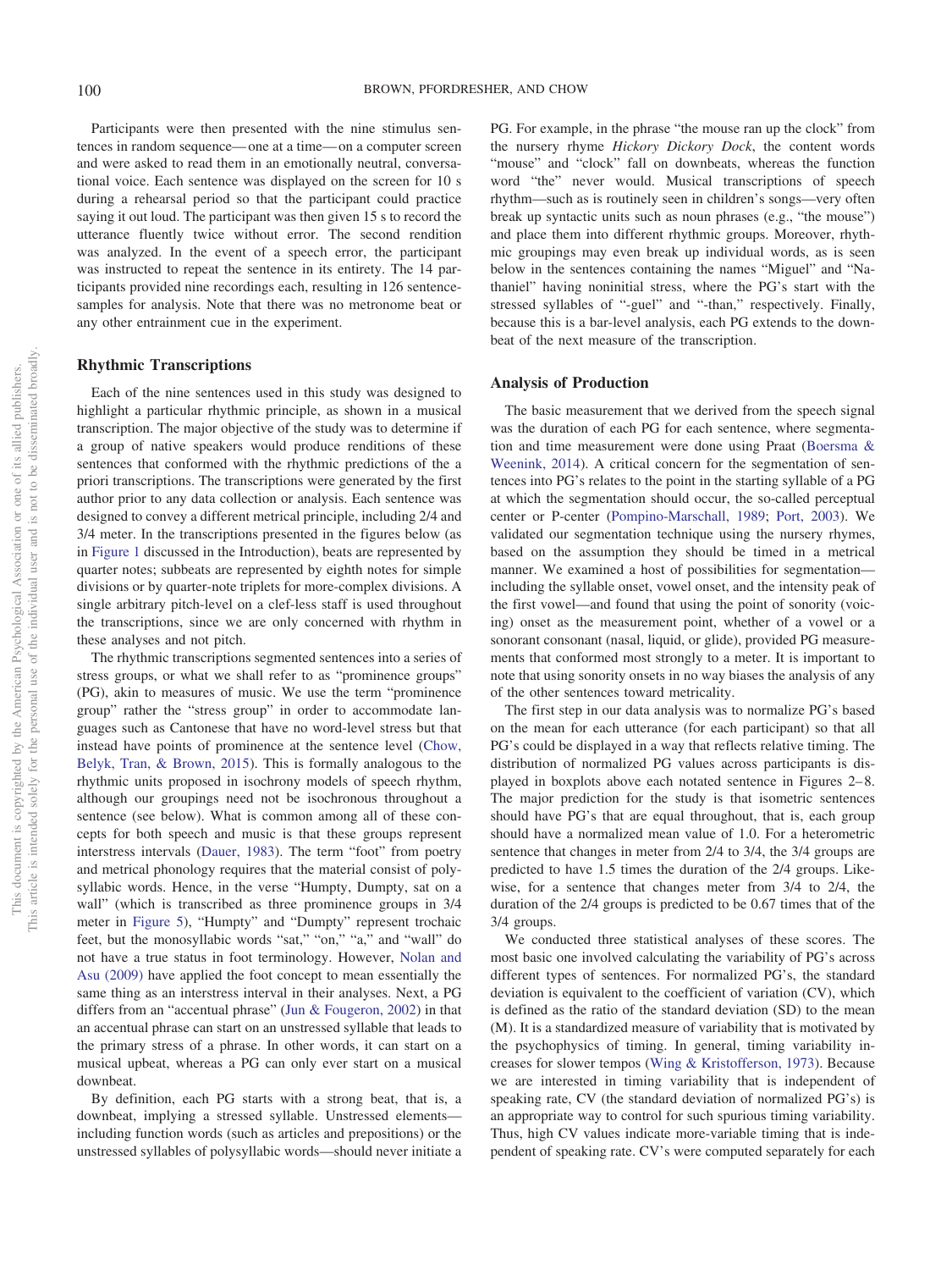spoken utterance (i.e., each participant and sentence) based on the sequence of PG's. We derived a single value of CV for each production of each sentence, reflecting the variability of production across PG's within a single utterance. Because normalized scores already standardize PG's based on the mean per utterance (i.e., the mean is always 1), the standard deviation of the normalized scores is equivalent to the CV of the original measured PG's. Based on preliminary analyses, we removed from consideration PG's from the two nursery rhymes that marked a phrase boundary (PG 4 in both cases), since these boundaries were associated with terminal lengthening of that PG. The mean CV across participants for each sentence is shown in [Table 2](#page-6-0) in the column labeled "CV PG." [Appendix](#page-17-3) presents illustrative examples of how CV's were computed for individual productions.

The second statistical analysis involved comparisons of selected PG's that might be produced with longer or shorter durations based on properties of the notation. Because the isometric and heterometric sentences both have variable numbers of syllables per PG (unlike the isodurational sentences, which always have identical numbers of syllables per PG), this allowed us to contrast the model prediction—that PG timing reflects the number of beats in a measure—against the alternative hypothesis that PG timing reflects the number of of syllables within each measure. In order to do this, we examined the ratio of the "largest" to the "smallest" PG's in a sentence, labeled as "Ratio PG" in [Table 2](#page-6-0) (see also [Appendix](#page-17-3) for examples from individual trials). For the isometric sentences, this involved comparing the PG containing the largest number of syllables with that containing the smallest number of syllables. For the heterometric sentences, it involved comparing the PG's associated with a ternary meter (3/4 time) to those having a binary meter (2/4 time). For example, we computed the rate for the isometric sentence called "Pamela" (see [Figure 6\)](#page-9-1) by taking the mean normalized PG duration across Groups 1, 3, 5 and 7—all of which have three syllables—to the average of Groups 2, 4, and 6, which have two syllables. If, contrary to our hypothesis, PG duration is based on the number of syllables (i.e., syllable timing), as opposed to the number of beats per measure (i.e., metrical structure), then this ratio should approximate 3:2. For isometric sentences having more than two syllable densities, we used the ratio of the densest PG to the sparsest PG. For example, for the sentence called "Yellow" in [Figure 7a,](#page-10-0) we contrasted PG 2 (5

<span id="page-6-0"></span>

| Table 2                                              |  |  |  |
|------------------------------------------------------|--|--|--|
| <b>Statistical Timing Measures for Each Sentence</b> |  |  |  |

syllables) with PG 1 (3 syllables), and left out PG 3. Isodurational sentences were excluded from the analysis since there is no basis in their notation for distinguishing PG's that differ in either syllable density or meter.

We ran single-sample *t* tests, comparing the mean of the observed ratios across participants to the predicted ratios (as per the metrical-structure model) of 1.0 for the isometric sentences and 1.5 for the heterometric sentences. A measured value of 1.0 for the isometric sentences would suggest that the duration of the PG's was independent of the number of syllables in the group. A measured value of 1.5 for the heterometric sentences would suggest that speakers observed the meter changes in the sentence, independent of the number of syllables across the PG's. Effect sizes  $(r^2)$  and significance levels for this test are shown in [Table 2.](#page-6-0)

The third statistical analysis used linear regression to compare how well the variability in metrical structure (isometric vs. heterometric) predicts the CV for each individual utterance, in contrast to variability in syllable density (number of syllables per notated measure). The isodurational sequences were omitted from this analysis because they have no variability according to either predictor variable. The variable called "CV notation" in [Table 2](#page-6-0) refers to the variability in syllable density. Because CV is a dimensionless (i.e., ratio-based) measure, variability in the number of syllables is directly comparable to the normalized PG's described earlier. The second predictor was a categorical variable reflecting the sentence-timing category. It was dummy-coded as 0 for isometric and 1 for heterometric types.

#### **Results**

#### **Analysis of Individual Sentences**

In the figures presented in this section, sentences are shown with their predicted transcriptions, along with boxplots representing the distribution for each normalized PG across participants. The mean CV values across participants are summarized in [Table 2](#page-6-0) for each sentence in the column labeled "CV PG" [\(Appendix](#page-17-3) shows examples of how CV is computed for individual utterances). All raw data are available on request from the authors.

**Isodurational sentences.** It is uncontroversial that speech can be metric at times. The limiting case consists of what we are

| Sentence # | Category      | Tag           | CV PG | CV notation | Ratio PG | Effect size |
|------------|---------------|---------------|-------|-------------|----------|-------------|
|            | Isodurational | Twinkle       | .130  |             | N/A      | N/A         |
|            | Isodurational | Balcony       | .108  |             | N/A      | N/A         |
|            | Isodurational | Mary          | .168  |             | N/A      | N/A         |
|            | Isometric     | <b>Humpty</b> | .146  | .221        | 1.125    | $.476*$     |
|            | Isometric     | Pamela        | .150  | .208        | .987     | .019        |
| h          | Isometric     | Yellow        | .109  | .250        | 1.115    | $.477*$     |
|            | Isometric     | Greenhouse    | .161  | .160        | .929     | .142        |
|            | Heterometric  | Two           | .308  | .272        | 1.668    | $.964*$     |
| Q          | Heterometric  | House         | .246  | .391        | 1.419    | $.938*$     |

Note. Sentence tags match words highlighted by rectangles in [Figures 1–7](#page-1-0) and the tags listed in [Table 1.](#page-4-0) CV PG = Coefficients of variation of produced PG's computed for each utterance and then averaged across participants. CV notation = CV based on the number of notes per measure in transcription. Ratio PG = the ratio of the mean PG's associated with dense (or long) measures versus the mean PG's for sparse (or short) measures (see text for details). Effect size =  $r^2$  for t-tests contrasting the mean PG ratio for each sentence to a ratio of 1; \* indicates significance of this t-test at  $p < .05$ .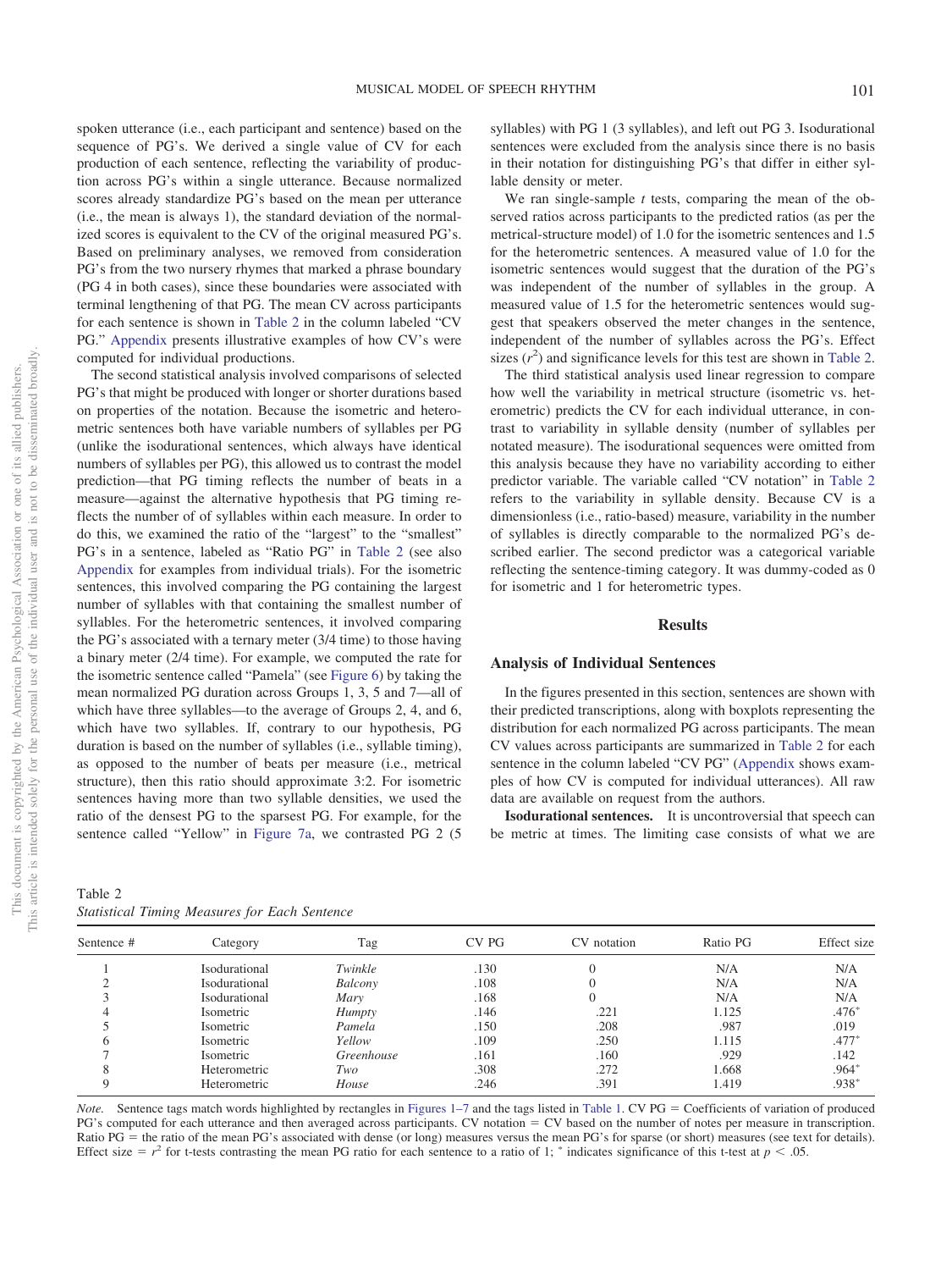calling isodurational sentences, in which the meter is stable and in which the notated syllabic durations are all equal. A salient example of this sentence-timing category is a syllable-timed passage of verse, such as *Twinkle Twinkle*. We had participants read this nursery rhyme as a "sanity check" for establishing an operational measurement of metricality in speech. The basic idea behind using this sentence was that, if we were not able observe metricality with this passage (as well as with *Humpty Dumpty* below), it would be unreasonable to detect it in sentences that were not explicitly based on verse-like properties of meter. [Figure 2](#page-7-0) shows a rhythmic transcription of *Twinkle Twinkle*. The mean CV of the produced PG's for this verse was .130. This value provides a benchmark for the PG-level variability of a sentence that is supposed to be isodurational.

Two novel isodurational sentences were constructed to demonstrate simple duple and simple triple meters, respectively. As with *Twinkle Twinkle*, the syllables in these sentences had only a single duration-value, as represented by the exclusive use of quarter notes in their transcriptions. In addition, these sentences dealt with everyday themes, rather than fanciful ones like *Twinkle Twinkle* and *Humpty Dumpty.* [Figure 3](#page-8-0) shows the sentence in simple triple meter (3/4 time): *The balcony facing the Jamison building was painted with beautiful colors*, which has the tag name "balcony" in [Table 2.](#page-6-0) The mean CV of produced PG's for this sentence was .108. Hence, even for a completely unfamiliar sentence with no implied verse rhythm, participants were able to read this sentence with a strong sense of meter. A similar though less striking result was obtained with the duple-meter sentence (see [Figure 4\)](#page-8-1): *Mary purchased purple flowers Monday morning every week*, whose mean CV value was .168. In examining why additional variability was seen in this sentence compared to the last one, we observed that the fifth PG was unexpectedly short, corresponding with the word "Monday."

**Isometric sentences.** The second sentence-timing category consisted of sentences with a fixed meter but that had more than one duration-value in the sentence. The isometric sentences allow us to distinguish the predictions of stress-timed and syllable-timed interpretations of sentences in a way that the isodurational sentences do not, since prominence groups now have variable numbers of syllables (see ANOVA analyses below). [Figure 5](#page-9-0) shows an

analysis of the first half of *Humpty Dumpty*, with its combination of 3-syllable and 2-syllable PG's, as well as the associated use of two duration values in the transcription. We were surprised to obtain a high mean CV value of .219 for this verse passage. However, the explanation for this high value was apparent upon examining the duration of the fourth PG. This corresponded with the interval between "wall" and "Humpty," in other words the end of the first sentence and the start of the second one. Clearly, participants were inserting a brief pause after the sentence break. If we eliminate the fourth PG from the analysis, the CV value becomes reduced to .146, more in line with our expectation of metricality for this verse passage.

[Figure 6](#page-9-1) introduces the first complex rhythmic mechanism into the analysis, namely, polyrhythm. The sentence—*Pamela purchased beautiful flowers Saturday morning all through the year* creates an alternation between 3-syllable and 2-syllable groupings, all with initial stress. Note that this sentence is matched to the sentence in duple meter described in [Figure 4](#page-8-1) ("Mary"), except that the disyllables (trochees) are converted to trisyllables (dactyls) in every second bar. The predicted meter does not involve an alternation between triple and duple meters, but instead a constant duple meter in which the 3-syllable units are spoken with the same duration as the 2-syllable units, thereby creating a metrical conflict known as a *polyrhythm*, in this case a 3-against-2 polyrhythm. Had people spoken the sentence in a purely syllable-timed manner, then the 3-syllable groups should have had, on average, 1.5 times the duration of the 2-syllable groups. However, they did not. The average normalized duration value of the four 3-syllable groups was 0.99 and that for the three 2-syllable groups was 1.01. Hence, the 3-syllable groups and 2-syllable groups were spoken, on average, with the same duration, as predicted by a view of speech rhythm based on metrical structure. This sentence, as transcribed in [Figure 6,](#page-9-1) had a mean CV of .150, better than the simple-duple analogue in [Figure 4.](#page-8-1) Hence, this result provides strong evidence that participants spoke this sentence in the polyrhythmic manner shown in the transcription and that the syllables in this sentence were of *two different duration values*, with shorter durations for the syllables in the 3-syllable groupings. Interestingly, the largest source of variability was again seen with the day-word "Saturday,"



<span id="page-7-0"></span>*Figure 2.* Musical transcription for the sentence tagged "Twinkle" (indicated by the rectangle). Boxplots above the notation display the distribution of normalized PG's across participants. In each boxplot, the rectangle surrounds the interquartile range, the internal line displays the median, and the whiskers span to the most extreme values. Pitches are arbitrary, and thus no clef is displayed.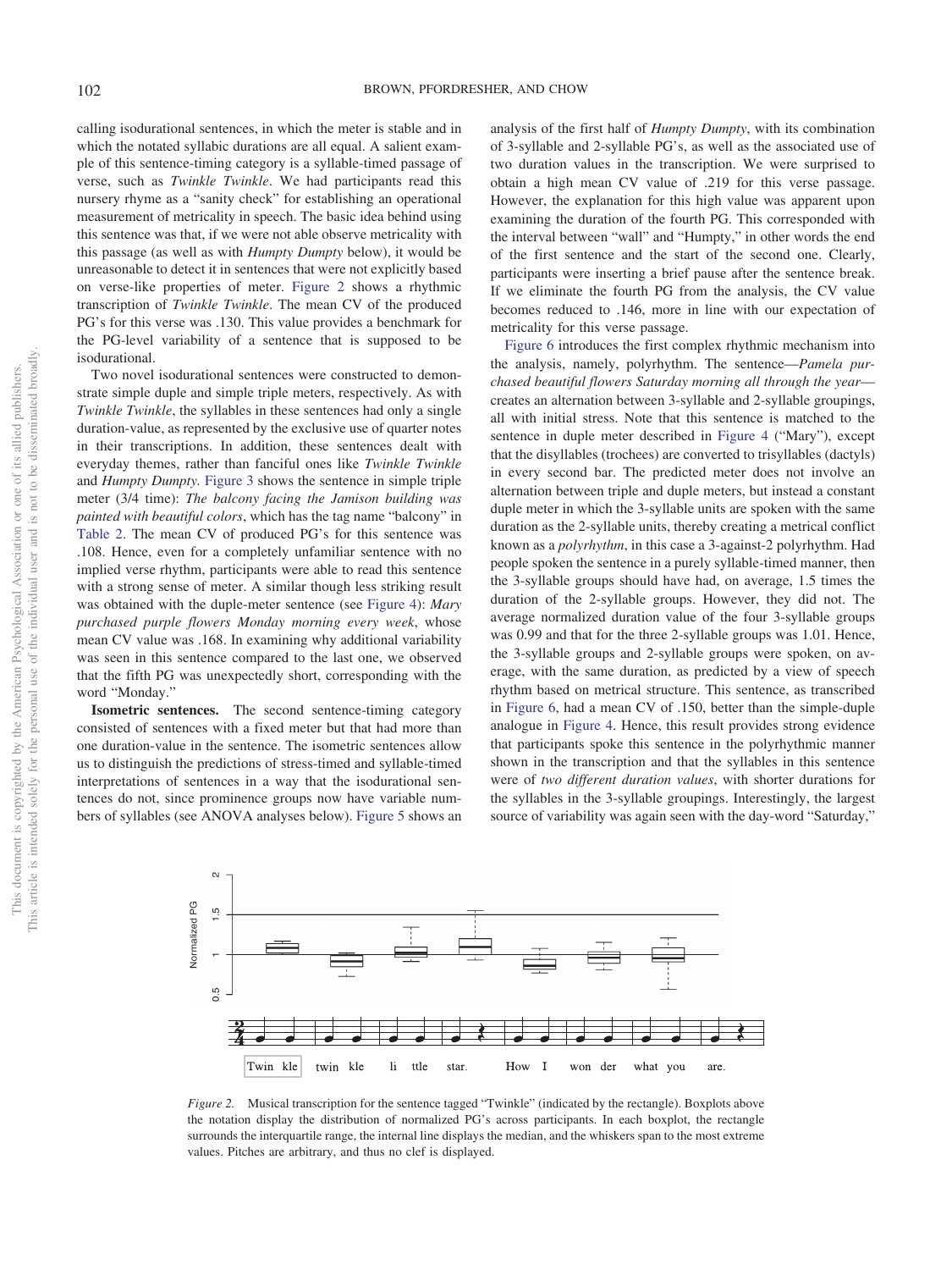

<span id="page-8-0"></span>*Figure 3.* Musical transcription for the sentence tagged "Balcony" (indicated by the rectangle). Boxplots above the notation display the distribution of normalized PG's across participants. In each boxplot, the rectangle surrounds the interquartile range, the internal line displays the median, and the whiskers span to the most extreme values. Pitches are arbitrary, and thus no clef is displayed.

which people spoke in a rushed manner, as with "Monday" in its counterpart sentence in [Figure 4](#page-8-1) ("Mary").

The last two isometric sentences are each paired with heterometric counterparts below. One of them examines the phenomenon of narrow focus, and the other one compares a compound noun ("greenhouse") with the associated adjectival phrase ("green house"). A common demonstration of prosodic effects in phonology involves taking a single sentence and assigning focus to different words within it (e.g., TWO big dogs vs. two BIG dogs vs. two big DOGS). Words under focus are well known to have pitch accents in the melodic domain [\(Ladd, 1996\)](#page-16-38), and intonational theories like ToBI that focus on speech melody have provided detailed models of what happens to focused syllables and others in their environment [\(Beckman & Pierrehumbert, 1986\)](#page-16-39). We emphasize here the rhythmic, rather than the melodic, effects. We present the second sentence first, due to the fact that it fits into our isometric category: *Miguel bought two YELLOW shirts at the men's store by the bay*. This sentence was modeled with a rhythm in simple triple meter [\(Figure 7a\)](#page-10-0), and the obtained CV value was .109 (see [Table 2\)](#page-6-0), one of the lowest values of any sentence in the sample. The fact that this mean CV was lower than the verse passage *Twinkle* is most likely due to the fact that it did not contain a sentence break, which was noted to be a source of variability for the two verse passages. Next, this sentence is the first one discussed thus far that shows durational reductions for function words, as evidenced by the duplets for "at the" and "by the" in the transcription. While the word "yellow" assumes a downbeat position—in keeping with its role as the focus word of the sentence the notated durations of its syllables are reduced to become eighth notes, something that is not predicted by any current approach to speech rhythm, including metrical phonology. The companion sentence, with a focus on the word TWO, will be discussed in the next section on heterometric sentences.

A related effect to the contrast between two points of focus in a sentence is found in sentences containing compound nouns. In our particular case, we contrasted the compound noun "greenhouse" with the adjectival phrase "green house." As with the focus sentences, we predicted that a downbeat should fall on "green" for "greenhouse" and on "house" for "green house"; the transcriptions reflect this. [Figure 8a](#page-11-0) demonstrates the predicted triple rhythm for the version containing the compound noun: *Nathanial writes novels and lives in a GREENhouse built by a farmer*. The mean CV for this sentence was .161. This CV is comparable to the isoduratonal sentence "Mary," which suggests that "greenhouse" was spoken by



<span id="page-8-1"></span>*Figure 4.* Musical transcription for the sentence tagged "Mary" (indicated by the rectangle). Boxplots above the notation display the distribution of normalized PG's across participants. In each boxplot, the rectangle surrounds the interquartile range, the internal line displays the median, and the whiskers span to the most extreme values. Pitches are arbitrary, and thus no clef is displayed.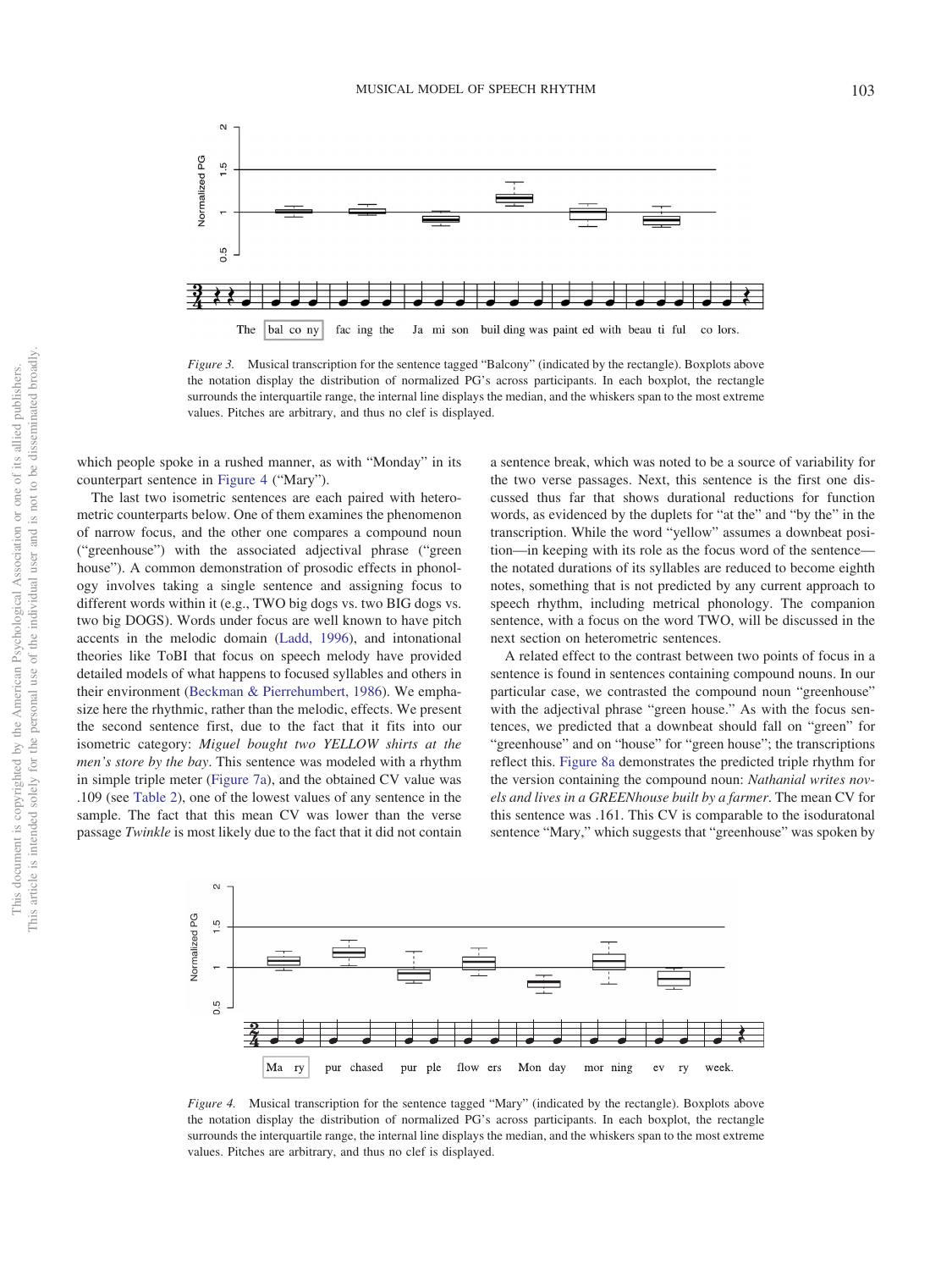

<span id="page-9-0"></span>*Figure 5.* Musical transcription for the sentence tagged "Humpty" (indicated by the rectangle). Boxplots above the notation display the distribution of normalized PG's across participants. In each boxplot, the rectangle surrounds the interquartile range, the internal line displays the median, and the whiskers span to the most extreme values. Pitches are arbitrary, and thus no clef is displayed. It is clear that participants introduce a short pause after the first sentence, as seen in the fourth prominence group.

participants in a fixed triple meter, with 2-against-3 polyrhythms occurring on "greenhouse" and "farmer" (the latter word not being analyzed).

**Heterometric sentences.** The last category consists of sentences with internal changes in meter. [Figure 7b](#page-10-0) shows the companion sentence to the "yellow" sentence described above, now with the focus on "two": *Miguel bought TWO yellow shirts at the men's store by the bay*. The first thing to notice about this sentence is that a change in focus-word leads to a large change in sentence rhythm, including a switch from an exclusively triple meter for the "yellow"-focus sentence to a duple meter for the initial part of the "two"-focus sentence. To the best of our knowledge, no other approach to speech rhythm accounts for this. As expected, the "yel-" of "yellow" no longer occupies a downbeat, while "two" now does. This is a heterometeric model in which a meter-change occurs from duple to triple meters midway through the sentence. Although there was a great deal of variability for this sentence, it is clear that participants tended to speak this sentence with a meter change, as per the transcription. If one averages the durations of the last PG and divides this by the duration of the first three PG's and (1.43/0.86), the ratio is 1.67, in the vicinity of the predicted

value of 1.5. Interestingly, if one ignores the third PG—the one at the point of the meter change—then the ratio of the first two groups to the last one becomes 1.54. Thus, it is likely that a meter change has its most prominent effect on the group that directly precedes it. The transcription for this sentence also shows durational reductions, with duplets for "yellow" and "by the." The alternative transcription of having the sentence be isometric in 2/4 time with "men's store by the bay" being represented as four equal eighth notes was not supported by the productions, which would have given the fourth PG a value close to 1, rather than the observed value of 1.43. Finally, as a result of the change in meter, the mean CV for this sentence was substantially higher than any we have discussed thus far, .308.

The final sentence in the series is the companion to the "greenhouse" sentence: *Nathanial writes novels and lives in a green HOUSE built by a farmer*. [Figure 8b](#page-11-0) shows that the sentence is modeled with a meter change from 3/4 to 2/4 on the word "house" and a durational elongation for the word "house." In fact, the average of the first three PG's to the last two produced a ratio of 1.41, not far from the predicted value of 1.50. However, this occurred with a high amount of between-PG variability in the



<span id="page-9-1"></span>*Figure 6.* Musical transcription for the sentence tagged "Pamela" (indicated by the rectangle). Boxplots above the notation display the distribution of normalized PG's across participants. In each boxplot, the rectangle surrounds the interquartile range, the internal line displays the median, and the whiskers span to the most extreme values. Pitches are arbitrary, and thus no clef is displayed.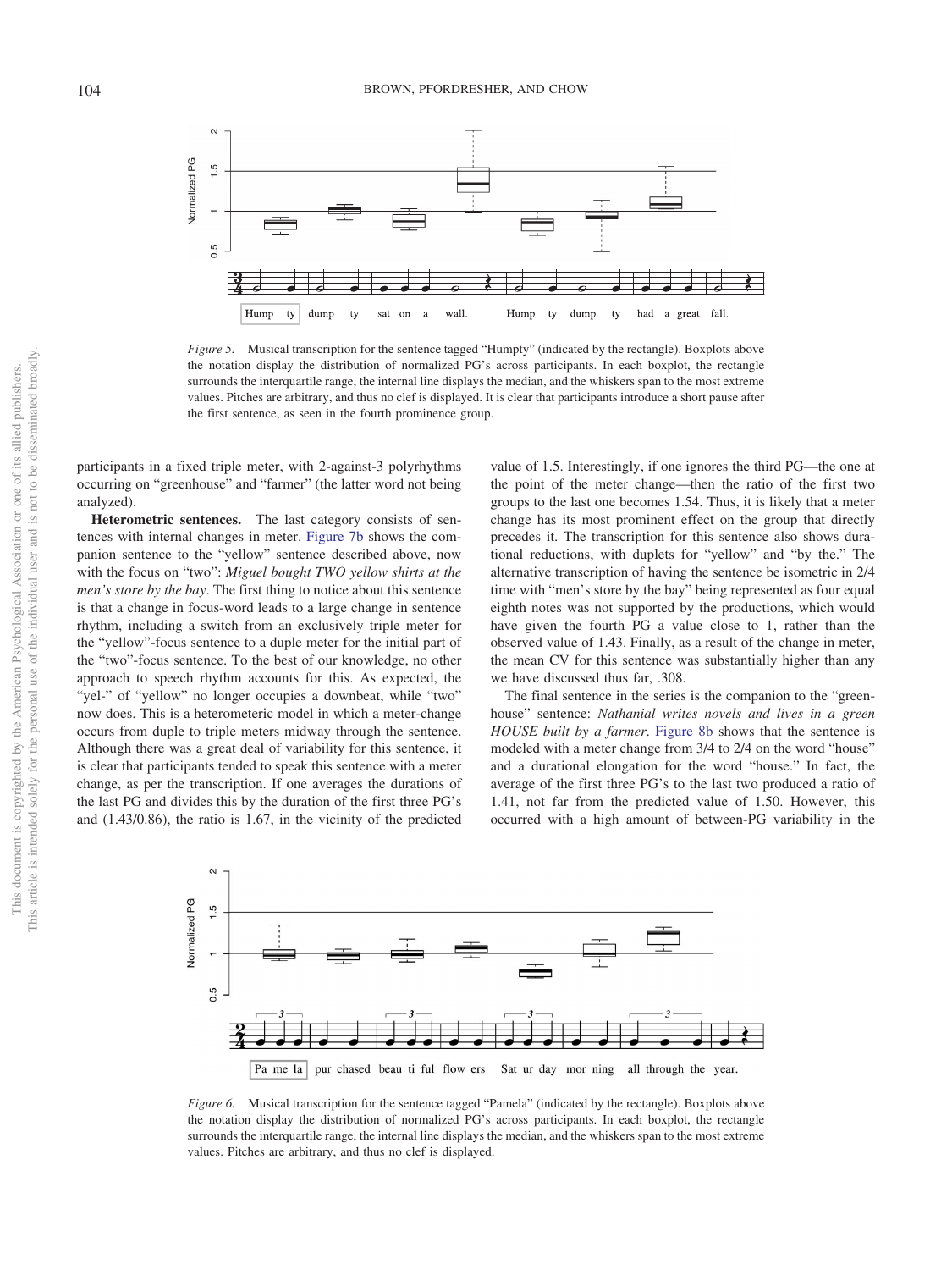

<span id="page-10-0"></span>*Figure 7.* Musical transcription for the sentence tagged "Yellow" (a) and its variant "Two" (b), created by a change in focus. Boxplots above the notation display the distribution of normalized PG's across participants. In each boxplot, the rectangle surrounds the interquartile range, the internal line displays the median, and the whiskers span to the most extreme values. Note that the change in focus results in a change of rhythm compared to the first sentence and that this involves a meter change in the latter half of the sentence. Pitches are arbitrary, and thus no clef is displayed.

durations of the first three groups, which compromises the validity of the findings and of the proposed transcription. In searching for an explanation for this, we listened to the individual recordings and found an obvious source of variability in the results: many of the participants did not provide perceptible emphasis on the intended focus-word "house." It became clear to us after conducting the study that—while an opposition between GREENhouse and green HOUSE is apparent when the two sentences are placed in sequence—"house" is an unnatural word to emphasize when the "green HOUSE" sentence is read in isolation (i.e., when it is not adjacent to its companion sentence). Hence, many participants put *equal* weight on "green" and "house" in this sentence. One line of evidence in support of this is the fact that the ratio of PG3 ("lives in a green") to the mean of PG's  $1 + 2$  was an unexpected value of 1.28. This is as if the four words of PG 3 were uttered *as four equal quarter notes*, almost as a fusion of the two sentences in [Figures 8a](#page-11-0) and [8b.](#page-11-0) During the practice session with each participant, we avoided demonstrating sentences or words to participants so that they would not be led to produce our desired rhythms. However, one cost of doing this was that some participants did not create a suitable amount of emphasis on the desired word. If nothing else, the pair of sentences in [Figure 8](#page-11-0) demonstrates that a change in word pattern (i.e., from compound noun to adjectival phrase) can lead to a clear change in rhythm.

### **Statistical Analyses of Sentence Types**

For these analyses, we grouped sentences according to the three sentence-timing categories described above (see [Tables 1](#page-4-0) and [2\)](#page-6-0). If, as we predict, metrical variability accounts for speech timing, heterometric sentences should differ from the other two categories. However, if rhythmic variability dominates, then isodurational sentences may differ from both of the other two categories.

We start by analyzing overall PG variability per utterance. [Figure 9](#page-12-0) shows mean CV (bars) as a function of sentence-timing category. A within-subjects ANOVA was run with a single factor based on three sentence timing categories: isodurational (stable meter and invariant syllable durations), isometric (stable meter but variable timing of syllables within measures), and heterometric. There was a highly significant effect of sentencetiming category on CV's,  $F(2, 26) = 118.90, p < .001, r^2 =$ .90. Post hoc tests using a Bonferroni correction showed that heterometric sentences were more variable than either isometric or isodurational sentences, which did not differ from one another. For comparison, the "Notation" line in [Figure 9](#page-12-0) displays corresponding CV's based on variability in the number of syllables per measure (i.e., syllable density) in the transcriptions (see the "CV Notation" column in [Table 2\)](#page-6-0). In contrast to the measured CV values, variability attributable to notated syllable density shows a large increase from the isodurational to the isometric sentences. However, the measured CV's were lower than the CV's predicted from syllable density for both the isometric and heterometric sentences, and were outside the upper limit of the 95% confidence interval in each case. Therefore, metrical structure appears to be a better predictor of PG variability than syllable density, and may to some extent serve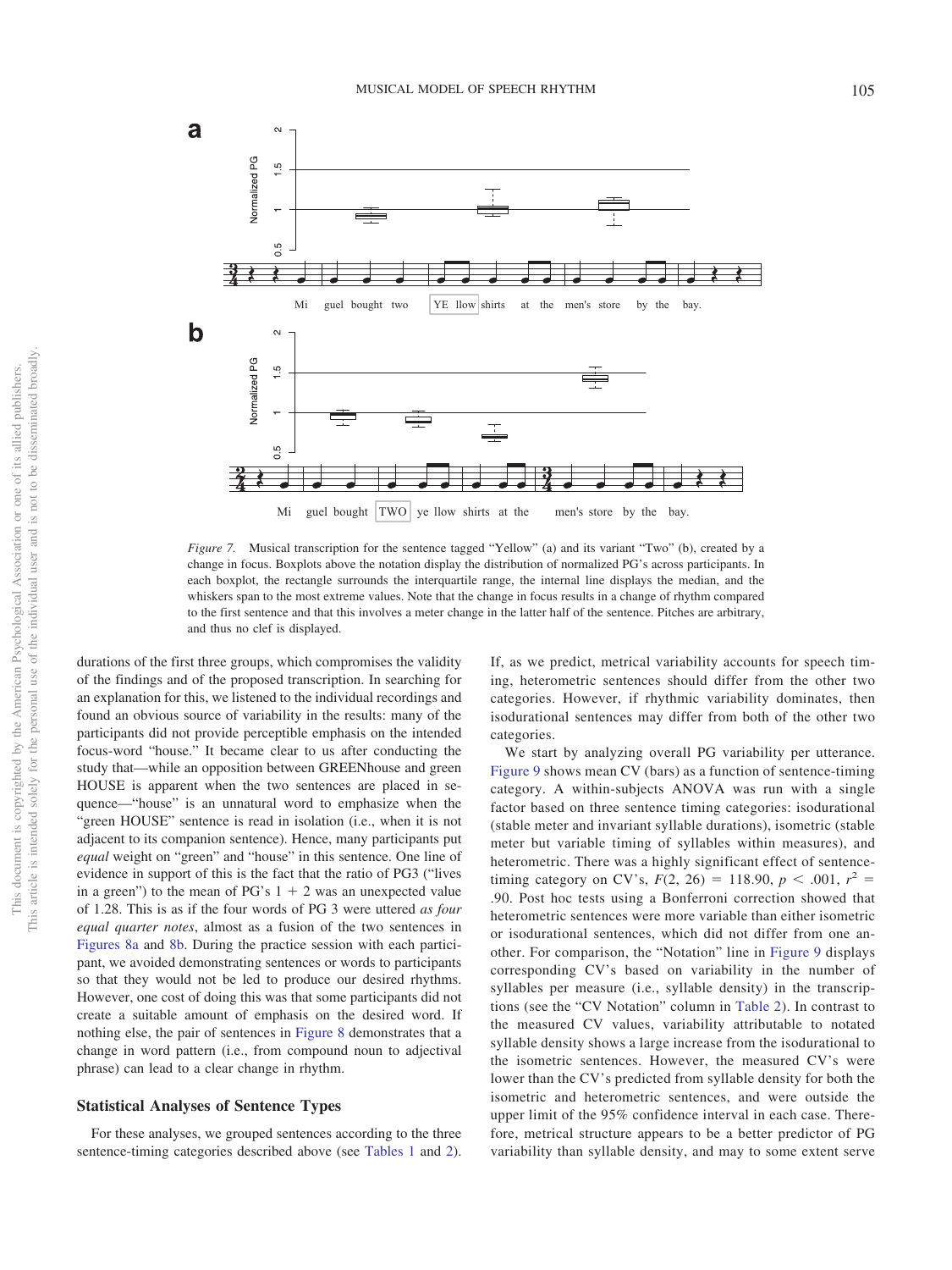

<span id="page-11-0"></span>*Figure 8.* Musical transcription for the compound-noun sentence tagged "Greenhouse" (a) and its adjectival variant "House" (b). Boxplots above the notation display the distribution of normalized PG's across participants. In each boxplot, the rectangle surrounds the interquartile range, the internal line displays the median, and the whiskers span to the most extreme values. Note that the change in wording results in a change of rhythm compared to the first sentence and that this involves a meter change in the latter half of the sentence. Pitches are arbitrary, and thus no clef is displayed.

to stabilize timing. The regression analysis reported below follows up on this possibility.

Next, given that the isometric and heterometric sentences both have variable numbers of syllables per PG— unlike the syllabletimed isodurational sentences, which always have identical numbers of syllables per PG—we wanted to test a syllable-timed null interpretation against the models of metrical structure presented in the transcriptions. For this, we examined the ratio of the "largest" to the "smallest" PG's in a sentence. For the isometric sentences, this involved comparing the PG with largest number of syllables to that with the smallest number of syllables. For the heterometric sentences, it involved comparing the PG's in 3/4 time with those in 2/4 time. We ran paired-sample *t* tests comparing these ratios across sentence timing categories, along with single-sample *t* tests comparing the mean ratio within each sentence timing category to the predicted ratio of 1.0 for the isometric sentences or 1.5 for the heterometric sentences. [Table 2](#page-6-0) shows the measured ratios and effect sizes for each of the six sentences ("Ratio PG" and "Effect size" columns), and [Figure 10](#page-12-1) shows the means graphically. The paired-sample *t* test on these means was significant and reflected a large effect size,  $t(13) = 12.31$ ,  $p < .001$ ,  $r^2 = .92$ . Furthermore, the mean for the isometric sentences did not differ significantly from a ratio of 1 (the prediction based on metrical structure),  $t(13) = 1.75, p > .05, r<sup>2</sup> = .19$ , whereas the mean for the heterometric sentences did, with a large effect size,  $t(13) = 20.39$ ,  $p \leq 0.001$ ,  $r^2 = 0.97$ . Heterometric sentences, however, did not differ from a ratio of 1.5, which was the ratio predicted by the change in meters,  $t(13) = 1.63$ ,  $p > .10$ ,  $r^2 = .17$ . In both cases,

the ratio predicted by the model fell within 95% confidence intervals around each sample mean.

It is important to consider how well these sentence-category effects relate to individual sentences. Looking to the isometric sentences, two of them yielded ratios that were not significantly different than 1. Contrary to predictions, though, two other isometric sentences ("Humpty" and "Yellow") had ratios that were significantly greater than 1 (see [Table 2\)](#page-6-0). However, the effect sizes for these sentences were considerably smaller than those found for the heterometric sentences (approximately half the size), and their differences from 1 in absolute terms were quite small, on the order of 12%. Overall, the ratios of PG durations in spoken sentences are more strongly attributable to changes in metrical structure than to changes in PG syllable density, although syllable timing does seem to be making a contribution to speech rhythm in some of the isometric sentences.

Finally, we further explored the syllable-timed alternative interpretation of the sentence rhythms using a multiple regression analysis with two predictors. One predictor was based on variability in syllable density, labeled as "CV notation" in [Table 2.](#page-6-0) The other predictor was a dichotomous variable based on the distinction between isometric sentences (including those that are fully isochronous) and heterometric sentences. Both of these predictors were regressed on the variability of PG's simultaneously, and partial regression coefficients were used to determine how well each predictor accounted for this variability independent of the other. The regression equation with both predictors accounted for 53% of the variance across all sentences and participants, *F*(2,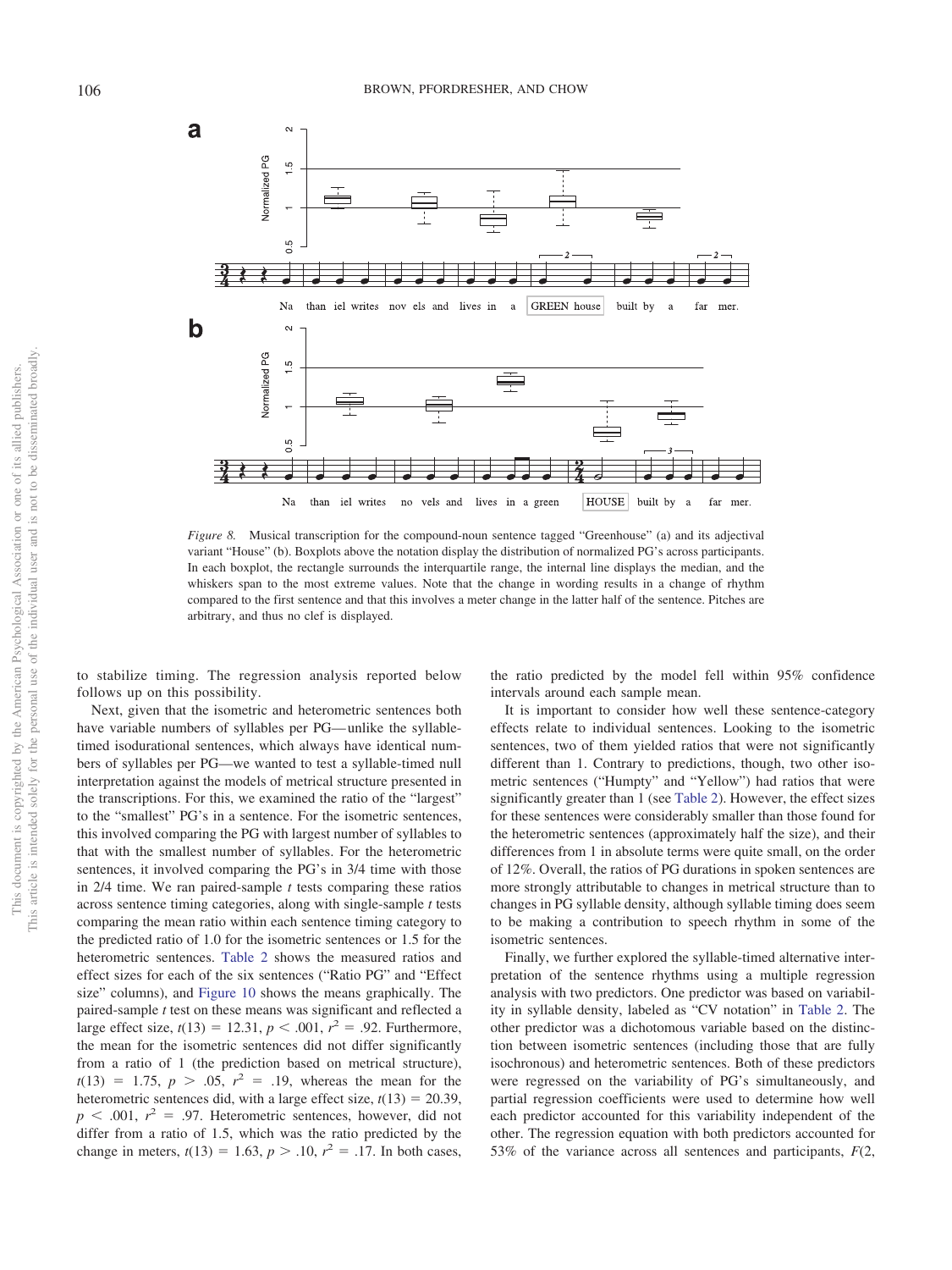

<span id="page-12-0"></span>*Figure 9.* Bar plot showing mean coefficients of variation (CV) for PG's as a function of sentence-timing category. The superimposed line represents CV's based on variability in the number of syllables per notated measure. Error bars display 95% confidence intervals.

 $123$ ) = 69.23,  $p < .001$ . More importantly, sentence-timing category accounted for a significant portion of the variance in CV's when controlling for variability in number of syllables per PG, partial  $r = .64$ ,  $p < .001$ . By contrast, variability in number of syllables per PG did not account for a significant portion of variance when controlling for sentence-timing category, partial  $r = -.08, p > .10$ . These results again suggest that metrical structure did a better job of accounting for the production data than a purely syllable-timed interpretation.

#### **Discussion**

We have presented a musical model of speech rhythm, one that shows many similarities to ideas put forth by Joshua Steele in 1775 but that quantifies them experimentally. In particular, we tested how closely the timing of prominence groups in spoken sentences reflects the stability of the notated meter in rhythmic transcriptions of these sentences. Our analyses confirmed these predictions. PG timing was stable when meter remained invariant, regardless of how variable the constituent syllables within PG's were. Conversely, PG timing varied when sentence transcriptions featured a change in meter, and again this variability was independent of how variable the constituent syllables were. A central tenet of the musical model is that speech rhythm can be characterized by a metrical structure. Having provided empirical support for the existence of metrical structure in a corpus of novel sentences, we now elaborate on the implications of the musical model for a theoretical understanding of the components of speech rhythm.

### **Toward a Musical Model of Speech Rhythm**

To the best of our knowledge, there is no contemporary approach to speech rhythm that depicts the temporal pattern of



<span id="page-12-1"></span>*Figure 10.* Bar plot showing the ratio of mean PG duration for long PG's to short PG's based on syllable number (isometric sentences) or beats per measure (heterometric sentences). Horizontal lines highlight ratios consistent with the prediction of equally timed PG's for the isometric sentences (1.0), or the long/short ratio based on meter changes for the heterometric sentences (1.5). Error bars display 95% confidence intervals.

syllable onsets within an utterance, including the relative duration of each syllable. Most approaches are based on either mappings of syllabic stress-points (metrical phonology) or on descriptive statistics of an utterance as a whole (nPVI). Therefore, the musical model fills an important void in the field of speech rhythm. Beyond rhythm alone, a transcription-based approach has the potential to represent *both* pitch and rhythm using the same set of symbols. At the present time, approaches to speech intonation are polarized between rhythmic approaches, such as those mentioned in the Introduction, and pitch-based approaches like ToBI that ignore rhythm [\(Beckman & Pierrehumbert, 1986;](#page-16-39) [Ladd, 1996\)](#page-16-38). *Musical transcription provides a means of unifying the melodic and rhythmic domains of speech* in a way that has not been attempted since Steele originally proposed this. It is too early to elaborate all of the factors that contribute to meter, subdivision, and meter change in sentences, but we believe that the study of speech rhythm should be dedicated to a search for these principles. The study of speech rhythm is nothing if not a conception of time, more specifically the timing of syllable onsets and a specification of the relative duration of syllables.

Like [Steele \(1775\),](#page-16-2) we argue that speech rhythm is based on a small number of basic mechanisms as related to the same type of metrical hierarchy found in music, dance, and poetry, namely meters (often 2- and 3-beat meters), subdivisions of component beats into subbeats according to small-integer ratios (typically 2 and 3-beat subdivisions), and metrical conflicts like polyrhythms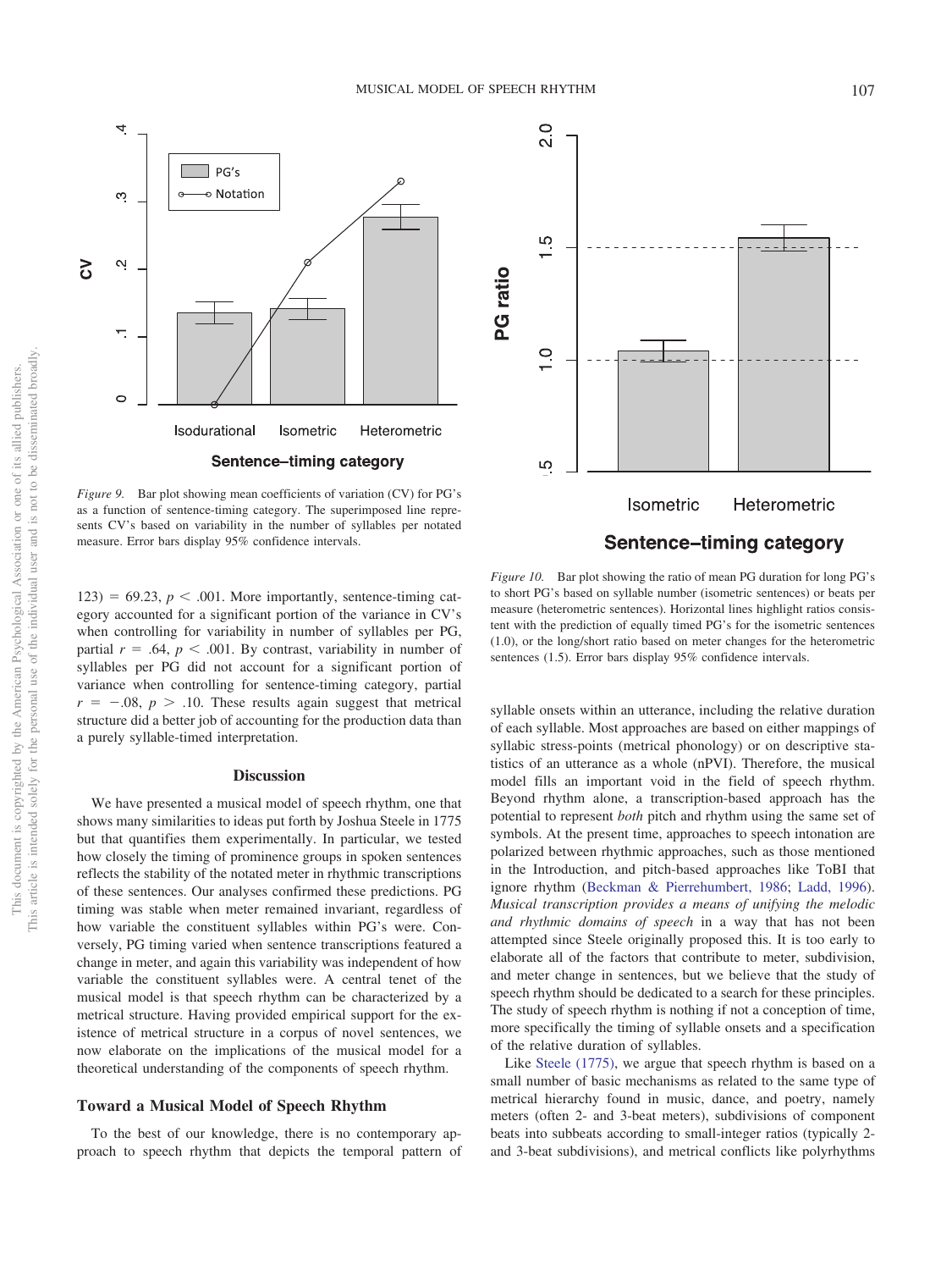(especially conflicts between 2- and 3-beat elements). Scholars of poetry have been aware of such rhythmic devices for centuries [\(Fabb & Halle, 2008\)](#page-16-24). In addition, we present the novel proposal that meter-change is a central component of speech rhythm, a proposal that helps circumvent many of the problems inherent in the isochrony models of the past. As with models of stress-timing in linguistics, the existence of metrical structure in speech implies that syllables in a sentence need not all have the same duration. However, instead of simply arguing that stresses occur at equal time intervals, the musical model attempts to represent the actual pattern of syllable onsets and thereby provides insight into how and why certain syllables undergo durational compressions or elongations. In addition, there are numerous means of generating stress-timed patterns, as music theory so amply demonstrates. For example, *Twinkle Twinkle* and *Humpty Dumpty* are both stresstimed sentences and yet have different meters and different durational patterns, just as a salsa and a waltz have different metrical patterns. In addition, the same sentence can be uttered with different rhythmic patterns, for example when the focus word is shifted. The results in [Figure 7](#page-10-0) showed that speakers did indeed change the overall rhythmic properties of the utterances when narrow focus was shifted from "two" to "yellow" in the identical sequence of words. The musical model can represent such changes, including those related to emotional expression, dialects, foreign accents, and even speech pathology (e.g., trigger points for stuttering within a sentence).

We have presented a quantitative method for studying speech rhythm that involves making an intuitive a priori representation of the metrical structure of a sentence, recording a group of speakers reading the sentence aloud, and measuring the extent to which the group's productions conform, on average, with the transcription's temporal predictions. As shown in the Results section, most of our transcriptions were borne out by the productions, suggesting that metricality in speech can be measured reliably and that it can be produced by untrained participants reading completely unfamiliar sentences in the absence of entrainment cues. Not all transcriptions fit the assumptions of our model equally well. The results with certain problematic sentences revealed the fact that different people can read a given sentence in multiple manners. However, the use of musical transcription can accommodate such diversity in production. Transcriptions can be modified based on the observed speech patterns of participants to create multiple rhythmic variants of a given sentence, with a caveat being that meter changes should be minimized. Diversity of this kind across participants was observed by [Cummins and Port \(1998\)](#page-16-11) in their initial speech cycling study and was represented with musical notation in their paper. In fact, a musical transcription is the only representation of a sentence that can allow a speaker to read an unfamiliar sentence with precision. The metrical grids of metrical phonology [\(Goldsmith,](#page-16-22) [1990;](#page-16-22) [Liberman & Prince, 1977\)](#page-16-21) and the diacritical stressmarkings of poetic analysis provide far less precise information about relative syllabic durations than is possible with musical notation.

# **A Unit of Rhythm: Prominence Groups and Musical Meters**

An important step toward creating a musical model of speech is to define a unit of rhythm. As with Steele, we propose that the basic unit of speech rhythm is the "prominence group," analogous to a bar or measure in music. The defining feature of a prominence group is that it begins with a strong beat (i.e., a stressed syllable in the case of English), just as a musical measure always begins with a strong beat. Hence, prominence groups always begin with a musical downbeat.

Just as with any description of musical rhythm, each syllable in a sentence transcription is assigned a duration value, an essential feature missing in virtually every other model of speech rhythm. Importantly, these are *relative* duration values, just as in music; an understanding of absolute duration would require a specification of the duration of a note-value at some level of the metrical hierarchy (akin to a metronome marking in music). Transcriptions of our stimulus sentences showed that syllables could differ in their relative duration values. Some syllables could be half the duration of others (i.e., when duplets occurred) and some could be two thirds of others (i.e., when 3-against-2 polyrhythms occurred). Several factors contribute to variability in duration for syllables [\(Dauer, 1983\)](#page-16-7). For example, consonant clusters generally make syllables longer than simpler syllables (e.g., CCCVCCC vs. CV, where  $C =$  consonant and  $V =$  vowel). Languages that are classified as stress-timed tend to have more-complex syllable structures than those classified as syllable-timed [\(Dauer, 1983;](#page-16-7) [O'Dell & Nieminen, 1999\)](#page-16-13), and thus have greater variability of syllable types and durations [\(Grabe & Low, 2002\)](#page-16-0).

Speech cycling experiments in which short phrases, such as "big for a duck," are entrained to a metronome beat show that duple and triple meters are stable metrical structures for such productions [\(Cummins & Port, 1998;](#page-16-11) [Tilsen, 2009\)](#page-17-0), arguing that the regular beats of meters are strong attractors for syllables onsets, especially in the case of stressed syllables. This was seen to be the case in our test sentences, all of which involved duple and/or triple meters. Such is the case as well for much poetry and sung text throughout the world and across historical time. As we argue below, our proposal of heterometers in speech is quite different from saying that speech is arhythmic or nonmetric. It is instead a means of countering such ideas by arguing that meters can change not only across sentences but within them as well.

## **Simple Subdivisions of Beats: Duplets and Triplets**

A reasonable optimality rule for speech rhythm would be to minimize meter changes within a sentence. To this end, we can imagine two major meter-preserving mechanisms in speech. Both of them involve creating subdivisions of the basic beat into subbeats and thus generating a *metrical hierarchy* for the phrase: (a) subdividing beats according to 2's and 3's to generate duplets and triplets, respectively, and (b) subdividing beats in a complex fashion to generate polyrhythms (discussed in the next section). In music's metrical hierarchy, subdivisions of beats generally take the form of *small integer ratios*, such as duplets (each one having one half the duration of the basic beat) and triplets (each one having one third the duration of the basic beat), and our results show this to be the case in speech as well. Such duplets and triplets reflect the fact that syllable durations are compressed in speech. For languages like English, there are well-characterized phenomena like vowel reduction that lead to corresponding reductions in syllable duration for unstressed syllables in polysyllabic words. Likewise, certain function words, such as clitics, articles, and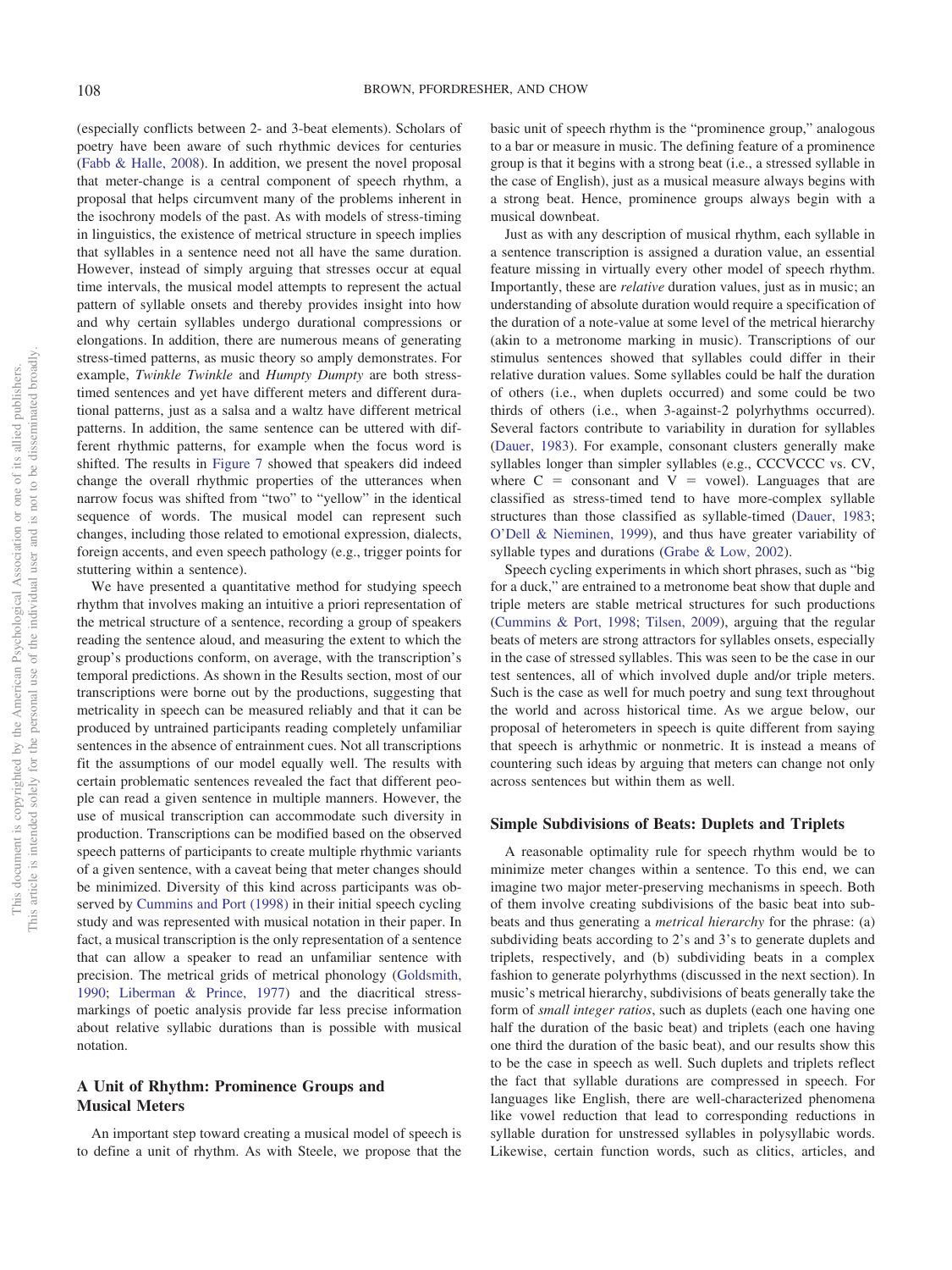many prepositions, are monosyllabic words that tend to get uttered in a highly reduced manner. Hence, both syllable stress and syntactic role become factors in defining compressions in syllable duration. This was seen in several of the test sentences in the present study, including the phrases "in a" (duplet) and "built by a" (triplet). It is also observed in studies of metronome-entrained speech [\(Cummins & Port, 1998;](#page-16-11) [Tilsen, 2009\)](#page-17-0), for example "big for a duck," where the function words "for" and "a" undergo durational reduction compared to the content words "big" and "duck." The idea that the beats in a speech meter can be divided into subbeats according to small integer ratios is consistent with the "harmonic timing effect" seen in these studies, in which neural oscillators are proposed to operate at harmonic fractions of beats, especially halves and thirds, thereby attracting perceptual attention to these locations [\(Port, 2003\)](#page-16-14).

#### **Complex Subdivisions of Beats: Polyrhythms**

A related meter-preserving rhythmic device of subdivision is polyrhythm, a device with no precedent in speech cycling experiments but that is present in [Steele's \(1775\)](#page-16-2) transcriptions. In music, the concept of a polyrhythm implies a conflict between incompatible rhythms. For example, if two people were to simultaneously tap a 3-beat and 2-beat rhythm, respectively, against the same drumbeat, this would create a 3-against-2 polyrhythm, since 3 and 2 are not divisible by a common integer (except 1). Polyrhythm is another manifestation of the phenomenon of subdivision, but one in which the beats are not mutually divisible as simple integer ratios. The results of the present study demonstrate that polyrhythms are a natural part of speech, providing further support for a musical interpretation of speech rhythm. The sentence presented in [Figure 6](#page-9-1) (*Pamela*) created an alternation between trisyllabic (dactylic) and disyllabic (trochaic) groupings, all having initial stress. As predicted by our transcription, participants read this sentence such that the trisyllabic and disyllabic groups occupied equal time intervals, as would be the case if the sentence were read as a musical polyrhythm with two different syllabic duration values. It is interesting to point out that pianists are sometimes taught to perform polyrhythms between their two hands using short *sentences* as their metrical guides (e.g., "hot cup of tea" approximates a 3:2 polyrhythm). Such a method could only work if the sentences themselves embodied these polyrhythms.

## **Heterometers: Changes of Meter Within a Sentence**

A natural sentence spoken by an individual will not have the rhythmic simplicity of a passage of composed verse. A significant departure of our model from classic models of isochrony is that it posits the occurrence of meter changes within sentences, for example, from a triple meter to a duple meter. Hence, we propose that sentences can be heterometric, and that meter-change is a central feature of speech rhythm, especially in longer or morecomplex sentences. This was demonstrated most clearly in the sentence *Miguel bought TWO yellow shirts at the men's store by the bay*, where the first half of the sentence was spoken in a 2/4 m and the second half in a 3/4 m. The location of greatest imprecision in the sentence was the bar containing the meter change, as might be predicted by an oscillator-coupling model.

The notion of meter change might provide one solution to critiques that have been historically levied against models of speech isochrony (e.g., [Lehiste, 1977;](#page-16-8) [Nolan & Jeon, 2014\)](#page-16-9). At the same time, the heterometric sentences provided the least reliable results in this study and therefore require further study in order to understand their properties. However, we believe that a model of speech rhythm that makes allowance for meter change is a necessity in order to account for the obvious complexity of spontaneous speech, a topic that we have not broached in the present study.

When meter-changes occur (and sometimes even when they do not), the tempo can change as well. In other words, the durational value of the basic beat can become shorter or longer. Hence, another important feature of speech rhythm is not only changes in the metric groupings across a sentence but also changes in the duration-value of the beats within that meter, in other words *tempo change*. Tempo modulation is an important aspect of expressive timing in musical performance [\(Friberg, Bresin, & Sundberg, 2006;](#page-16-40) [Repp, 1992,](#page-16-41) [1994\)](#page-16-42). Hence, we believe that it will also turn out to be a significant factor in expressive intonation for speech. The musical model of speech rhythm, with its explicit attempt to model syllable durations, provides a promising means of representing speech prosody.

#### **Cross-Linguistic Considerations**

What are the determinants of these rhythmic mechanisms crosslinguistically? At least two interdependent factors seem to be strong candidates: polysyllabilicity of words and the presence of syllabic stress within words. Languages like English that have polysyllabic words with lexical stress probably lend themselves to having meter changes in sentences. Languages that are more monosyllabic will probably have more-constant meters. But even a language like Cantonese that has a simpler syllable structure than English, and is thus less prone to meter change, still shows subdivisions of beats in a pervasive manner, most especially on function words [\(Chow, Brown,](#page-16-43) [Poon, & Weishaar, 2010\)](#page-16-43). Hence, subdivision of beats might be a more general rhythmic mechanism than heterometers.

In our opinion, the classic dichotomy between stress-timed and syllable-timed languages is in serious need of an overhaul. Speech rhythm seems to be inherently based on stress timing [\(Dauer, 1983;](#page-16-7) [Fant et al., 1991\)](#page-16-30), even for languages that lack word-level stress, like Cantonese [\(Chow et al., 2010\)](#page-16-43), Korean, and Tamil [\(Nolan & Jeon,](#page-16-9) [2014\)](#page-16-9). A similar conclusion was reached by [Fant et al. \(1991\)](#page-16-30) in a comparison of Swedish, English and French production of the same text translated into their respective languages. What seems to vary across languages are the kinds of features we have talked about: the durational variability of constituents that sit between stress points (i.e., subbeats); the presence of meter changes; and the presence of tempo changes. We suspect that there is no language that is based on constant strings of isochronous syllables. Instead, one should find, at one end of the spectrum, rhythmically simpler languages that have few subdivisions of beats, relatively constant meters, and relatively constant tempos. At the other end should be rhythmically complex languages that have greater numbers of subdivisions of beats, more frequent meter changes, and more frequent tempo changes. From our experience with this analysis, Cantonese and English might represent prototypes of these two varieties of speech rhythms, respectively. This jibes perfectly with the well-established notion that languages differ in the durational variability of their syllables [\(Grabe & Low, 2002;](#page-16-0) [Ramus et al., 1999\)](#page-16-1).

[Nolan and Jeon \(2014\)](#page-16-9) have argued that speech is, in reality, arhythmic, and that the notion of speech rhythm is nothing more than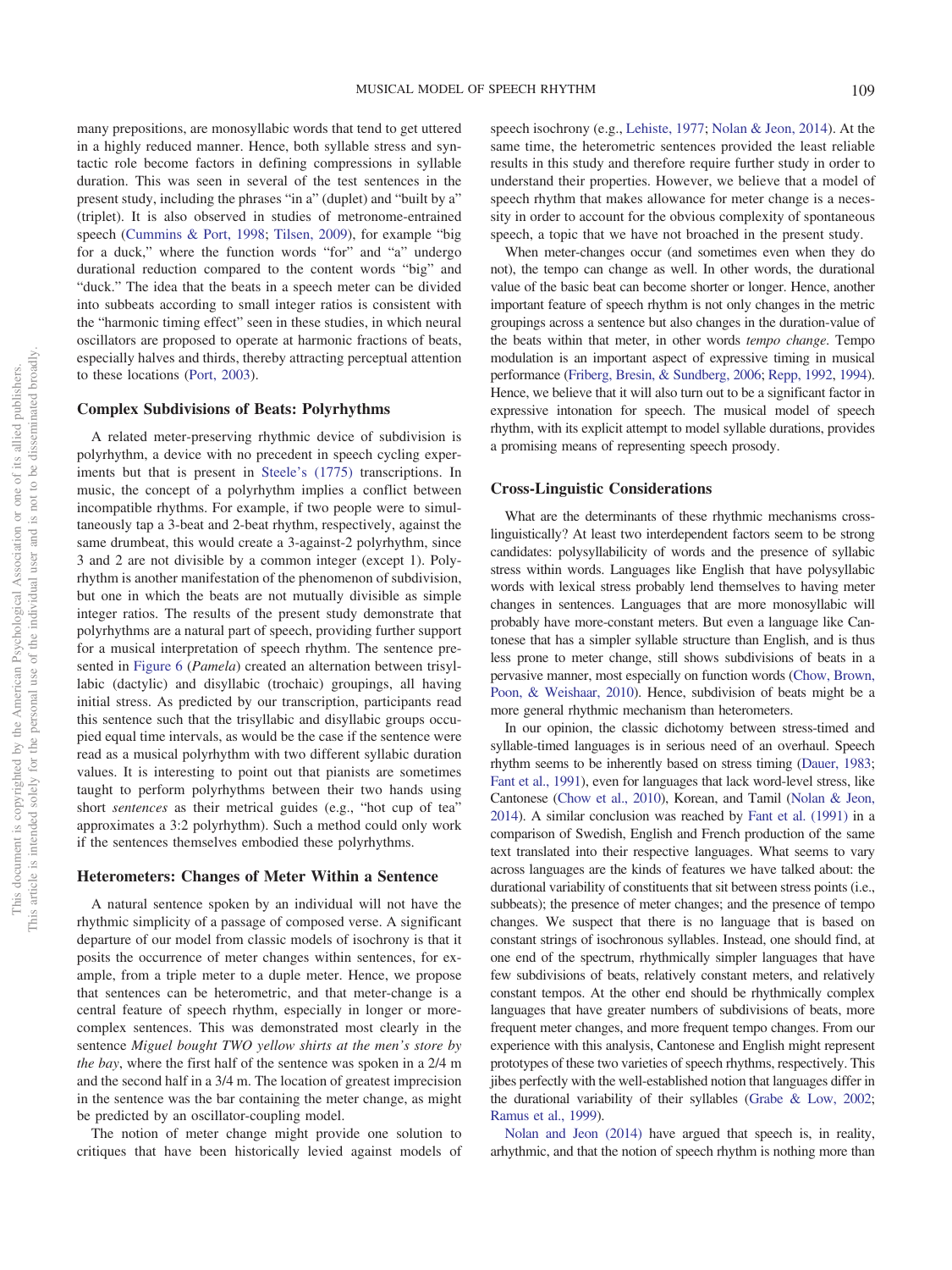a metaphor. We have argued throughout this paper that equating rhythm with isochrony is a mistake, and that the absence of isochrony does not necessitate that speech be arhythmic. In our view, speech is rhythmic, but it is based on a complex set of rhythmic patterns. Much music too is based on complex rhythms. In fact, our notion of a heterometer is taken directly from the literature on musical rhythm. The application of musical notions of rhythm to speech has thus far been dominated by a single unsuccessful concept, namely isochrony. We believe that a more sophisticated understanding of rhythm, one that takes full advantage of the rich tool kit offered by musical analysis, can enlighten the nature of speech rhythm.

## **Limitations**

This work suffers from several significant limitations, some of which are pervasive in the linguistics literature overall. For example, the study was based on read speech, rather than spontaneous speech. Spontaneous speech is far more complicated rhythmically than read sentences, not least because of the presence of pauses, fillers, speech errors, and the frequent use of sentence fragments. In fact, the majority of studies of speech rhythm in production are based on read speech [\(Cummins & Port, 1998;](#page-16-11) [Lee & Todd, 2004;](#page-16-44) [Tilsen, 2009\)](#page-17-0). Next, one of our heterometric sentences, *House*, showed a high level of between-PG variability. We feel that this was due in part to our need to avoid influencing the participants' productions by demonstrating the sentences and revealing the rhythms that we were seeking. However, upon analysis, it was clear that several of the participants failed to achieve contrastive stress in *House*. The next phase of the work needs to focus on complex sentences and on creating multiple models for single sentences.

Next, two of the isometric sentences, while having a relatively low ratio for component PG's containing more syllables compared to those having fewer syllables (i.e., ratios of 1.125 and 1.115, respectively), were still found by the *t* tests to be significantly different than 1.0, suggesting that syllable timing did make a contribution to these sentences beyond what was predicted by metrical structure alone. While this finding represents a limitation in the context of the current transcriptions, it also suggests avenues for further explorations of the rhythmic properties of such sentences. For sentences that do not conform well with transcriptions, they can be examined post hoc to try to infer where the inaccuracy might emanate from. At least two major sources can be examined. One is that there is a large level of interindividual variation in the data. Another is that the a priori transcription is inadequate. In such a case, the observed production data can suggest alternative transcriptions for the sentence, which could then be analyzed in a follow-up experiment. There might even be situations in which there is a bimodal distribution in the pattern of production, for example due to differences in the pronunciation of certain words. Consider the rhythmic contrast between "The | president | purchased in | SURance" and "The | president | purchased | INsurance", with their alternative prominence groupings.

Finally, it is important to point out that the present analysis is a bar-level analysis, where the primary durational unit that is analyzed is the PG. A more detailed analysis would focus on the syllable level. For example, while the bar-level analysis of *Pamela* (see [Figure 6\)](#page-9-1) showed that the dactyl "Pamela" was spoken with the same duration as the trochee "purchased," a syllable-level analysis could further verify (or not) that the three syllables of Pamela each have 2/3 the duration of each of the two syllables of purchased. However, even for musical works that are in simple meters, notes often vary from one another in duration value due to factors related to expressive timing [\(Repp, 1992\)](#page-16-41), such as rubato. Speech further complicates matters by adding phonetic (articulatory) diversity onto the timing units, thereby contributing an additional source of timing variability that would have to be taken into account in a syllable-level analysis of speech rhythm.

#### **Conclusions**

Our musical model posits a small number of fundamental rhythmic mechanisms that should be applicable across languages. We see a basic similarity of speech rhythm to the hierarchical structure of musical rhythm through an organization of sentences into prominence groups headed by strong beats. Next, we posit that meterchange is central to speech rhythm, and thus that speech is often heterometric rather than isochronous. Tempo changes can also occur during the course of an utterance, altering the duration values of beats. In addition, we see two meter-preserving rhythmic mechanisms involving subdivisions of beats into subbeats: (a) subdivisions according to 2's and 3's to generate duplets and triplets, respectively; and (b) subdivisions according to complex ratios to generate polyrhythms. Although the relative importance of these mechanisms varies across languages, it is likely that all of them are present in some form in all languages.

The cognitive implication of the musical model of speech is not that speech is an example of music but instead that speech and music share an underlying prosodic system [\(Lerdahl, 2001\)](#page-16-45). At the rhythmic level, this system is characterized by a basic metricality involving 2- and 3-beat meters and subbeats. At the melodic level, this involves features like declination, pitch accents, affective expression, and perhaps overall melodic contour as well. There are numerous examples of metric speech [\(Cummins, 2013\)](#page-16-46), but many of them are driven in an explicit manner by entrainment signals, such as musical beats (e.g., rap) or mutual entrainment with other individuals (e.g., the chanting of political slogans). However, when it comes to conversational speech, we believe that, to the extent that the rhythms that we posit do operate at all, these rhythms should be occurring in an implicit and unconscious manner, as driven by some type of internal oscillator at the level of the production mechanism [\(Cummins & Port, 1998;](#page-16-11) [Port, 2003;](#page-16-14) [Tilsen, 2009\)](#page-17-0). Much work is needed to explore the question of whether spontaneous speech has an underlying metricality at the level of production [\(Turk & Shattuck-Hufnagel, 2013\)](#page-17-4). One thing that will complicate such an analysis is the emotional prosody that accompanies spontaneous speech. Studies of the expressive performance of notated music make a distinction between "the score" (i.e., musical notation) and "performance," where performance is seen as an expressive deviation from notation [\(Friberg et al.,](#page-16-40) [2006\)](#page-16-40). The big question for the field of speech rhythm is whether the brain contains a "score" for the production of spontaneously produced speech. The musical model of speech rhythm, to the extent that it can provide scores for spoken sentences, offers a null hypothesis against which other generative models can be tested.

#### **References**

- <span id="page-15-0"></span>Abercrombie, D. (1967). *Elements of general phonetics*. Edinburgh, United Kingdom: Edinburgh University Press.
- Aristotle. (1996). *Poetics*. [Written roughly 335 BCE]. In M. Heath (Trans). London, United Kingdom: Penguin Books.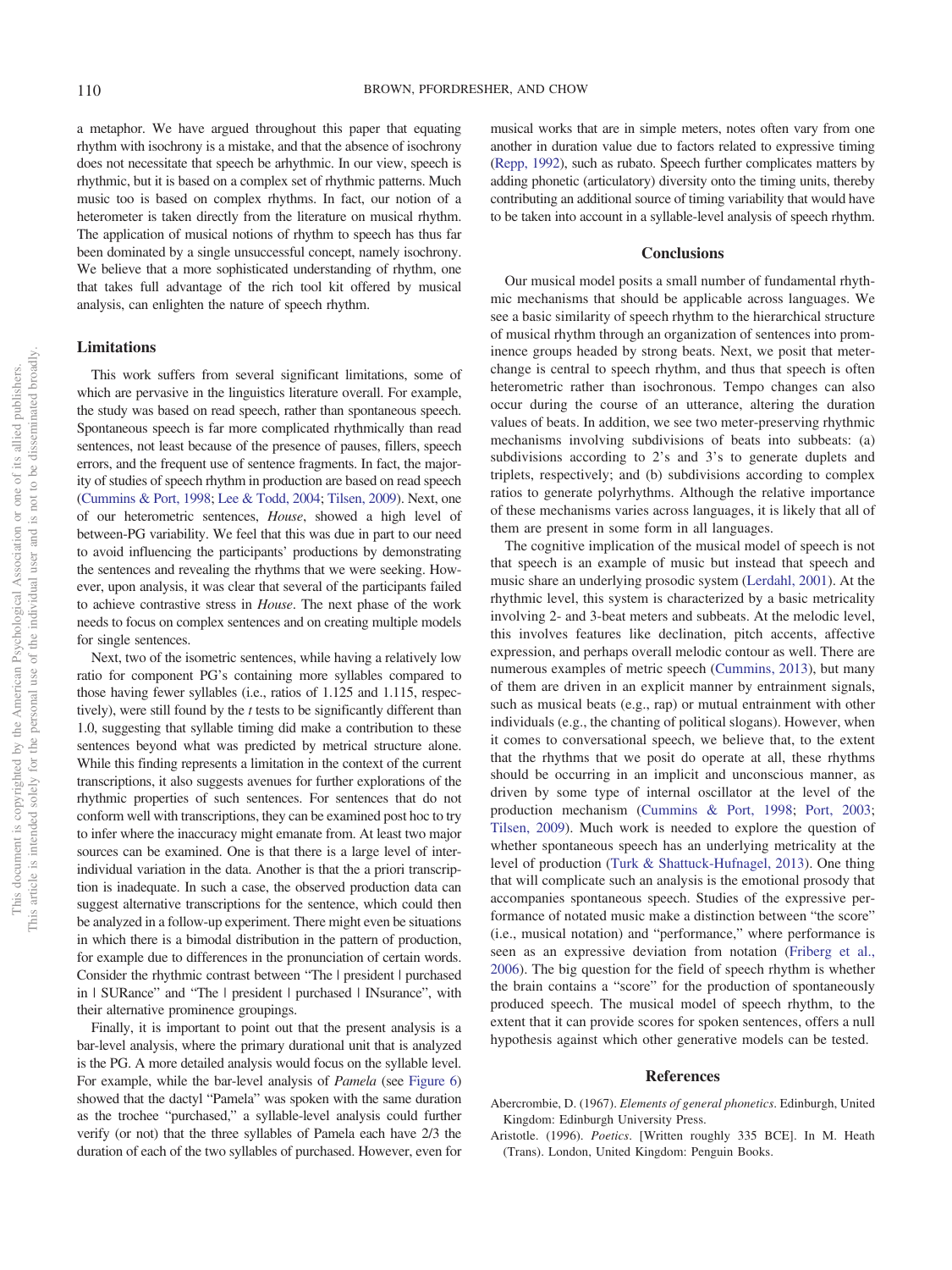- <span id="page-16-15"></span>Arvaniti, A. (2009). Rhythm, timing and the timing of rhythm. *Phonetica, 66,* 46 – 63. <http://dx.doi.org/10.1159/000208930>
- <span id="page-16-16"></span>Arvaniti, A. (2012). The usefulness of metrics in the quantification of speech rhythm. *Journal of Phonetics, 40,* 351–373. [http://dx.doi.org/10](http://dx.doi.org/10.1016/j.wocn.2012.02.003) [.1016/j.wocn.2012.02.003](http://dx.doi.org/10.1016/j.wocn.2012.02.003)
- <span id="page-16-39"></span>Beckman, M., & Pierrehumbert, J. (1986). Intonational structure in Japanese and English. *Phonology Yearbook, 3,* 15–70.
- <span id="page-16-6"></span>Bertran, A. P. (1999). Prosodic typology: On the dichotomy between stresstimed and syllable-timed languages. *Language Design, 2,* 103–130.
- <span id="page-16-36"></span>Boersma, P., & Weenink, D. (2014). *Praat* [a computer software used for acoustic speech analysis]. Amsterdam, the Netherlands: Phonetic Sciences, University of Amsterdam.
- <span id="page-16-23"></span>Caplan, D. (2007). *Poetic form: An introduction*. New York, NY: Pearson.
- <span id="page-16-33"></span>Chow, I., Belyk, M., Tran, V., & Brown, S. (2015). Syllable synchronization and the P-center in Cantonese. *Journal of Phonetics*, 49, 55-66. <http://dx.doi.org/10.1016/j.wocn.2014.10.006>
- <span id="page-16-43"></span>Chow, I., Brown, S., Poon, M., & Weishaar, K. (2010). A musical template for phrasal rhythm in spoken Cantonese. *Speech Prosody, 100078,* 1– 4.
- <span id="page-16-46"></span>Cummins, F. (2013). Joint speech: The missing link between speech and music? *Percepta, 1,* 17–32.
- <span id="page-16-11"></span>Cummins, F., & Port, R. (1998). Rhythmic constraints of stress timing in English. *Journal of Phonetics, 26,* 145–171. [http://dx.doi.org/10.1006/](http://dx.doi.org/10.1006/jpho.1998.0070) [jpho.1998.0070](http://dx.doi.org/10.1006/jpho.1998.0070)
- <span id="page-16-7"></span>Dauer, R. M. (1983). Stress-timing and syllable-timing reanalyzed. *Journal of Phonetics, 11, 51-62.*
- <span id="page-16-29"></span>Dowling, W. J., & Harwood, D. L. (1986). *Music cognition*. New York, NY: Academic Press.
- <span id="page-16-24"></span>Fabb, N., & Halle, M. (2008). *Meter in poetry: A new theory*. New York, NY: Cambridge University Press. [http://dx.doi.org/10.1017/](http://dx.doi.org/10.1017/CBO9780511755040) [CBO9780511755040](http://dx.doi.org/10.1017/CBO9780511755040)
- <span id="page-16-30"></span>Fant, G., Kruckenberg, A., & Nord, L. (1991). Durational correlates of stress in Swedish, English and French. *Journal of Phonetics, 19,* 351– 365.
- <span id="page-16-40"></span>Friberg, A., Bresin, R., & Sundberg, J. (2006). Overview of the KTH rule system for musical performance. *Advances in Cognitive Psychology, 2,* 145–161. <http://dx.doi.org/10.2478/v10053-008-0052-x>
- <span id="page-16-22"></span>Goldsmith, J. A. (1990). *Autosegmental & metrical phonology*. Oxford, UK: Basil Blackwell.
- <span id="page-16-0"></span>Grabe, E., & Low, L. (2002). Durational variability in speech and the rhythm class hypothesis. In N. Warner & C. Gussenhoven (Eds.), *Papers in laboratory phonology 7* (pp. 515–546). Berlin, Germany: Mouton de Gruyter. <http://dx.doi.org/10.1515/9783110197105.515>
- <span id="page-16-25"></span>Hammond, M. (1995). Metrical phonology. *Annual Review of Anthropology, 24,* 313–342. [http://dx.doi.org/10.1146/annurev.an.24.100195](http://dx.doi.org/10.1146/annurev.an.24.100195.001525) [.001525](http://dx.doi.org/10.1146/annurev.an.24.100195.001525)
- <span id="page-16-19"></span>Hayes, B. (1983). A grid-based theory of English meter. *Linguistic Inquiry, 14,* 357–393.
- <span id="page-16-35"></span>Jun, S. A., & Fougeron, C. (2002). Realizations of accentual phrase in French intonation. *Probus, 14,* 147–172. [http://dx.doi.org/10.1515/prbs](http://dx.doi.org/10.1515/prbs.2002.002) [.2002.002](http://dx.doi.org/10.1515/prbs.2002.002)
- <span id="page-16-27"></span>Kassler, J. C. (2005). Representing speech through musical notation. *Journal of Musicological Research, 24,* 227–239. [http://dx.doi.org/10.1080/](http://dx.doi.org/10.1080/01411890500233965) [01411890500233965](http://dx.doi.org/10.1080/01411890500233965)
- <span id="page-16-31"></span>Kim, H., & Cole, J. (2005). The stress foot as a unit of planned timing: Evidence from shortening in the prosodic phrase. In *9th European conference on speech communication and technology, Eurospeech interspeech* (pp. 2365–2368). Lisbon, Portugal.
- <span id="page-16-20"></span>Kiparsky, P. (1977). The rhythmic structure of English verse. *Linguistic Inquiry, 8,* 189 –247.
- <span id="page-16-38"></span>Ladd, R. (1996). *Intonational phonology*. Cambridge, UK: Cambridge University Press.
- <span id="page-16-44"></span>Lee, C. S., & Todd, N. P. M. (2004). Towards an auditory account of speech rhythm: Application of a model of the auditory 'primal sketch' to

two multi-language corpora. *Cognition, 93,* 225–254. [http://dx.doi.org/](http://dx.doi.org/10.1016/j.cognition.2003.10.012) [10.1016/j.cognition.2003.10.012](http://dx.doi.org/10.1016/j.cognition.2003.10.012)

- <span id="page-16-8"></span>Lehiste, I. (1977). Isochrony reconsidered. *Journal of Phonetics, 5,* 253–263.
- <span id="page-16-45"></span>Lerdahl, F. (2001). The sounds of poetry viewed as music. *Annals of the New York Academy of Sciences, 930,* 337–354. [http://dx.doi.org/10](http://dx.doi.org/10.1111/j.1749-6632.2001.tb05743.x) [.1111/j.1749-6632.2001.tb05743.x](http://dx.doi.org/10.1111/j.1749-6632.2001.tb05743.x)
- <span id="page-16-12"></span>Lerdahl, F., & Jackendoff, R. (1983). *A generative theory of tonal music*. Cambridge, MA: MIT Press.
- <span id="page-16-21"></span>Liberman, M., & Prince, A. (1977). On stress and linguistic rhythm. *Linguistic Inquiry, 8,* 249 –336.
- <span id="page-16-3"></span>Lloyd James, A. (1940). *Speech signals in telephony*. London, UK: Sir I. Pitman & Sons.
- <span id="page-16-26"></span>Nespor, M., & Vogel, I. (1986). *Prosodic phonology*. Dordecht, the Netherlands: Foris Publications.
- <span id="page-16-34"></span>Nolan, F., & Asu, E. L. (2009). The pairwise variability index and coexisting rhythms in language. *Phonetica, 66,* 64 –77. [http://dx.doi.org/10](http://dx.doi.org/10.1159/000208931) [.1159/000208931](http://dx.doi.org/10.1159/000208931)
- <span id="page-16-9"></span>Nolan, F., & Jeon, H.-S. (2014). Speech rhythm: A metaphor? *Philosophical Transactions of the Royal Society of London Series B: Biological Sciences*, *369,* 20130396. <http://dx.doi.org/10.1098/rstb.2013.0396>
- <span id="page-16-13"></span>O'Dell, M. L., & Nieminen, T. (1999). Coupled oscillator model of speech rhythm in English. In J. Ohala, Y. Hasegawa, M. Ohala, D. Granville, & A. Bailey (Eds.), *Proceedings of the XIVth International congress of phonetic sciences* (Vol. 2, pp. 1075–1078). Berkeley, CA: University of California.
- <span id="page-16-32"></span>Palmer, C., & Krumhansl, C. L. (1990). Mental representations for musical meter. *Journal of Experimental Psychology: Human Perception and Performance, 16,* 728 –741. <http://dx.doi.org/10.1037/0096-1523.16.4.728>
- <span id="page-16-10"></span>Patel, A. D. (2008). *Music, language and the brain*. Oxford, UK: Oxford University Press.
- <span id="page-16-17"></span>Patel, A. D., & Daniele, J. R. (2003). An empirical comparison of rhythm in language and music. *Cognition, 87,* B35–B45. [http://dx.doi.org/10](http://dx.doi.org/10.1016/S0010-0277%2802%2900187-7) [.1016/S0010-0277\(02\)00187-7](http://dx.doi.org/10.1016/S0010-0277%2802%2900187-7)
- <span id="page-16-18"></span>Patel, A. D., Iversen, J. R., & Rosenberg, J. C. (2006). Comparing the rhythm and melody of speech and music: The case of British English and French. *The Journal of the Acoustical Society of America, 119,* 3034 – 3047. <http://dx.doi.org/10.1121/1.2179657>
- <span id="page-16-4"></span>Pike, K. (1945). *The intonation of American English*. Ann Arbor, MI: University of Michigan Press.
- <span id="page-16-37"></span>Pompino-Marschall, B. (1989). On the psychoacoustic nature of the P-center phenomenon. *Journal of Phonetics, 17,* 175–192.
- <span id="page-16-14"></span>Port, R. (2003). Meter and speech. *Journal of Phonetics*, 31, 599-611. <http://dx.doi.org/10.1016/j.wocn.2003.08.001>
- <span id="page-16-5"></span>Port, R. F., Dalby, J., & O'Dell, M. (1987). Evidence for mora timing in Japanese. *The Journal of the Acoustical Society of America, 81,* 1574 – 1585. <http://dx.doi.org/10.1121/1.394510>
- <span id="page-16-1"></span>Ramus, F., Nespor, M., & Mehler, J. (1999). Correlates of linguistic rhythm in the speech signal. *Cognition, 73,* 265–292. [http://dx.doi.org/](http://dx.doi.org/10.1016/S0010-0277%2899%2900058-X) [10.1016/S0010-0277\(99\)00058-X](http://dx.doi.org/10.1016/S0010-0277%2899%2900058-X)
- <span id="page-16-41"></span>Repp, B. H. (1992). Diversity and commonality in music performance: An analysis of timing microstructure in Schumann's "Träumerei". *The Journal of the Acoustical Society of America, 92,* 2546 –2568. [http://dx.doi](http://dx.doi.org/10.1121/1.404425) [.org/10.1121/1.404425](http://dx.doi.org/10.1121/1.404425)
- <span id="page-16-42"></span>Repp, B. H. (1994). Relational invariance of expressive microstructure across global tempo changes in music performance: An exploratory study. *Psychological Research, 56,* 269 –284. [http://dx.doi.org/10.1007/](http://dx.doi.org/10.1007/BF00419657) [BF00419657](http://dx.doi.org/10.1007/BF00419657)
- <span id="page-16-28"></span>Rush, J. (2005). *Philosophy of the human voice*. Whitefish, MT: Kessinger Publishing. (Original work published 1827)
- <span id="page-16-2"></span>Steele, J. (1775). *An essay towards establishing the melody and measure of speech to be expressed and perpetuated by peculiar symbols*. Reprinted as part of the Gale Eighteenth Century Collections Online print editions. Farmington Hills, MI: Gale Cengage Learning.